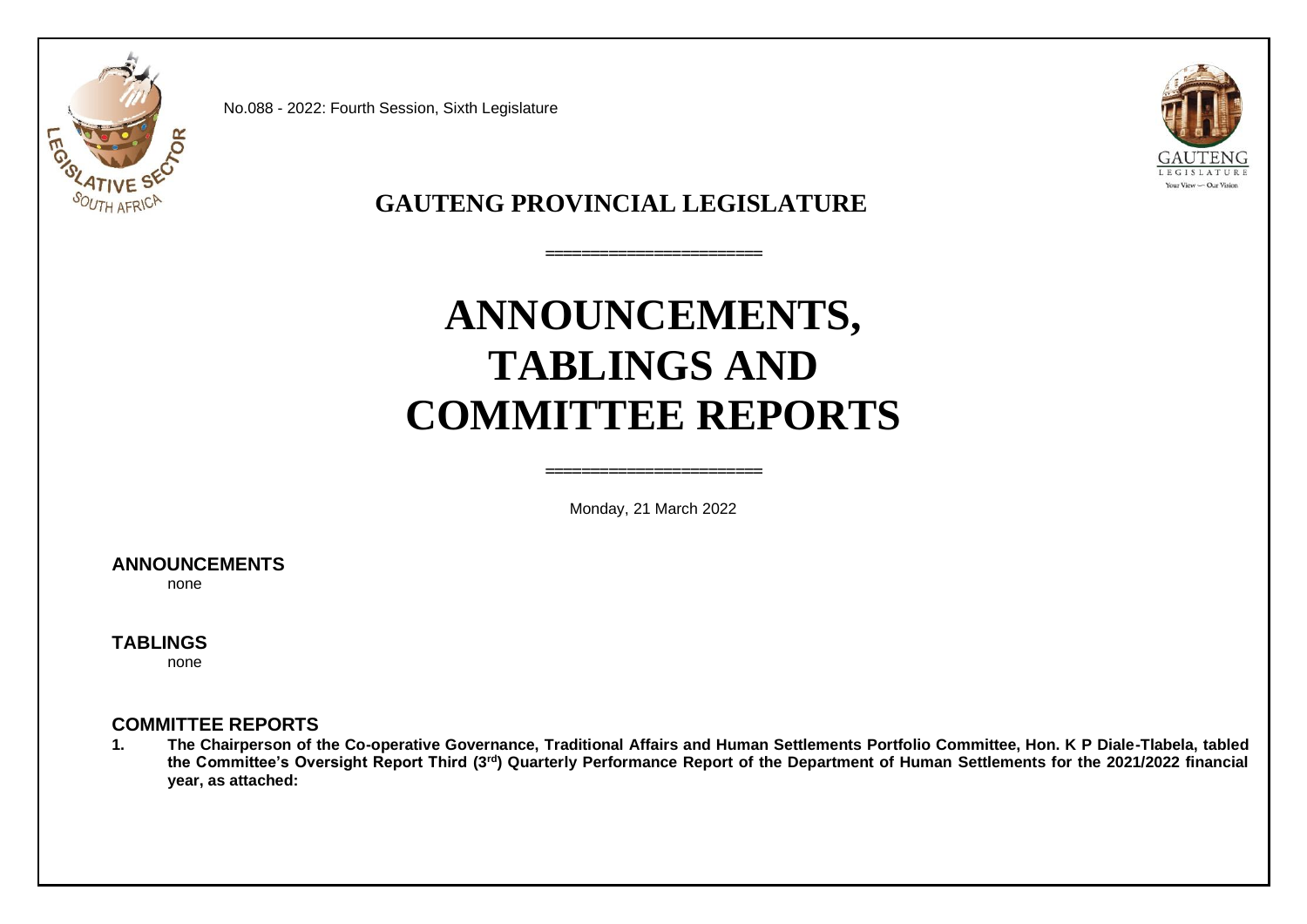## **COMMITTEES QUARTER OVERSIGHT REPORT ON DEPARTMENT / ENTITY PERFORMANCE**

**Portfolio Committee on CoGTA and Human Settlements Adopted Oversight Report on the 3 rd Quarterly Report of the Gauteng Department of Human Settlements for the 2021/22 Financial Year**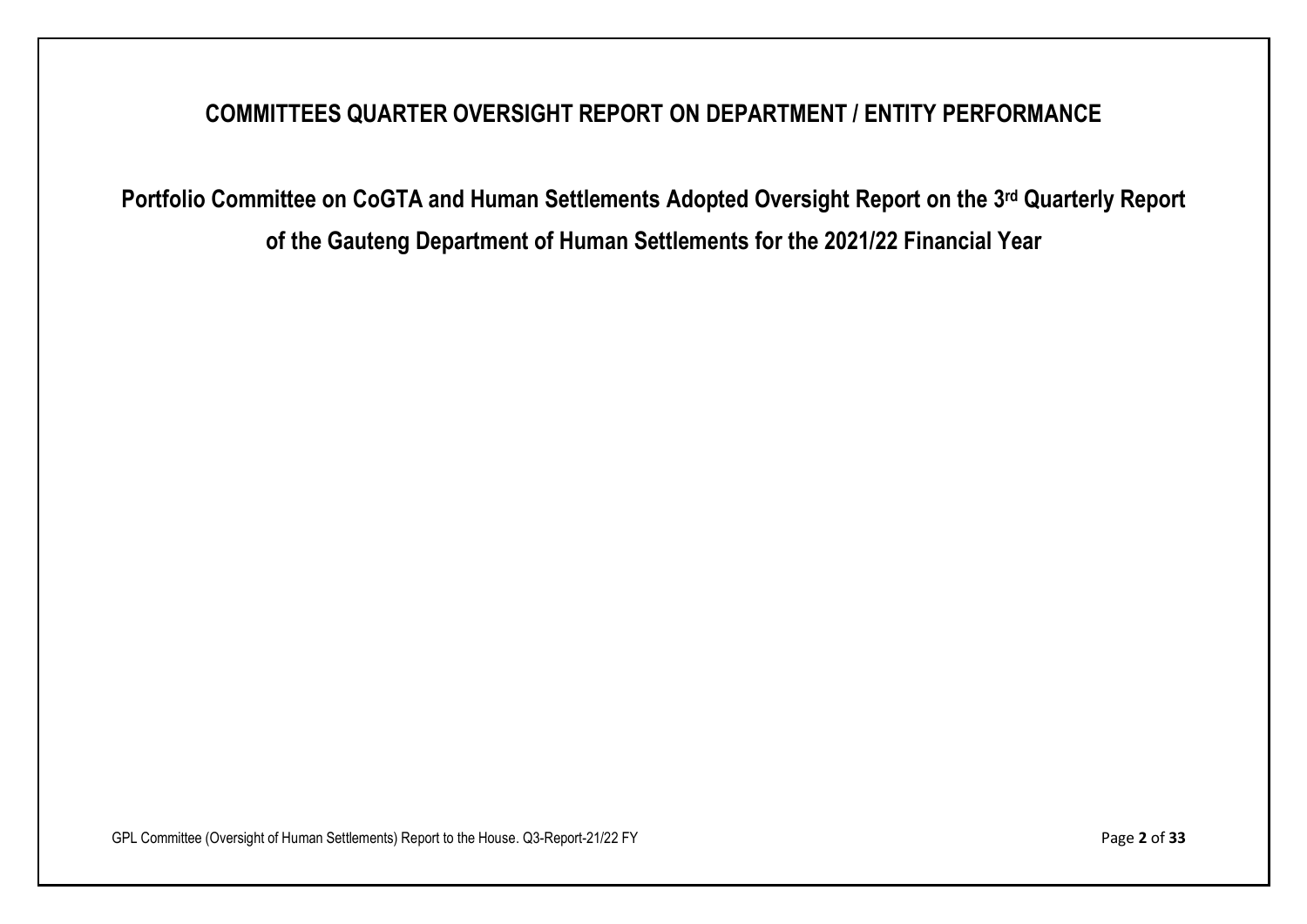|                             | <b>Committee Details</b>                                                      | <b>Department / Entity Details</b>                                   |                                      |  |  |  |
|-----------------------------|-------------------------------------------------------------------------------|----------------------------------------------------------------------|--------------------------------------|--|--|--|
| <b>Name of Committee</b>    | <b>CoGTA and Human Settlements Portfolio Committee</b>                        | <b>Gauteng Department of Human Settlements</b><br>Name of Department |                                      |  |  |  |
|                             |                                                                               | <b>Entity</b>                                                        |                                      |  |  |  |
| <b>Which Financial Year</b> | 2021/22                                                                       | Dept. Budget Vote Nr.                                                | 8                                    |  |  |  |
| <b>Which Quarter</b>        | 3 <sub>rd</sub>                                                               | Hon. Minister / MEC<br><b>Mr Lebogang Maile</b>                      |                                      |  |  |  |
|                             | <b>Committee Approvals</b>                                                    |                                                                      |                                      |  |  |  |
|                             | <b>Date Considered by Committee</b><br><b>Name</b>                            |                                                                      |                                      |  |  |  |
| Hon.                        | Ms Kedibone Diale-Tlabela                                                     |                                                                      | Wednesday, 16th March 2022           |  |  |  |
| Chairperson                 |                                                                               |                                                                      |                                      |  |  |  |
| <b>Adoption and Tabling</b> |                                                                               |                                                                      |                                      |  |  |  |
|                             | <b>Scheduled date of House Tabling</b><br>Date of Final Adoption by Committee |                                                                      |                                      |  |  |  |
| Wednesday, 16th March 2022  |                                                                               |                                                                      | Tuesday, 22 <sup>nd</sup> March 2022 |  |  |  |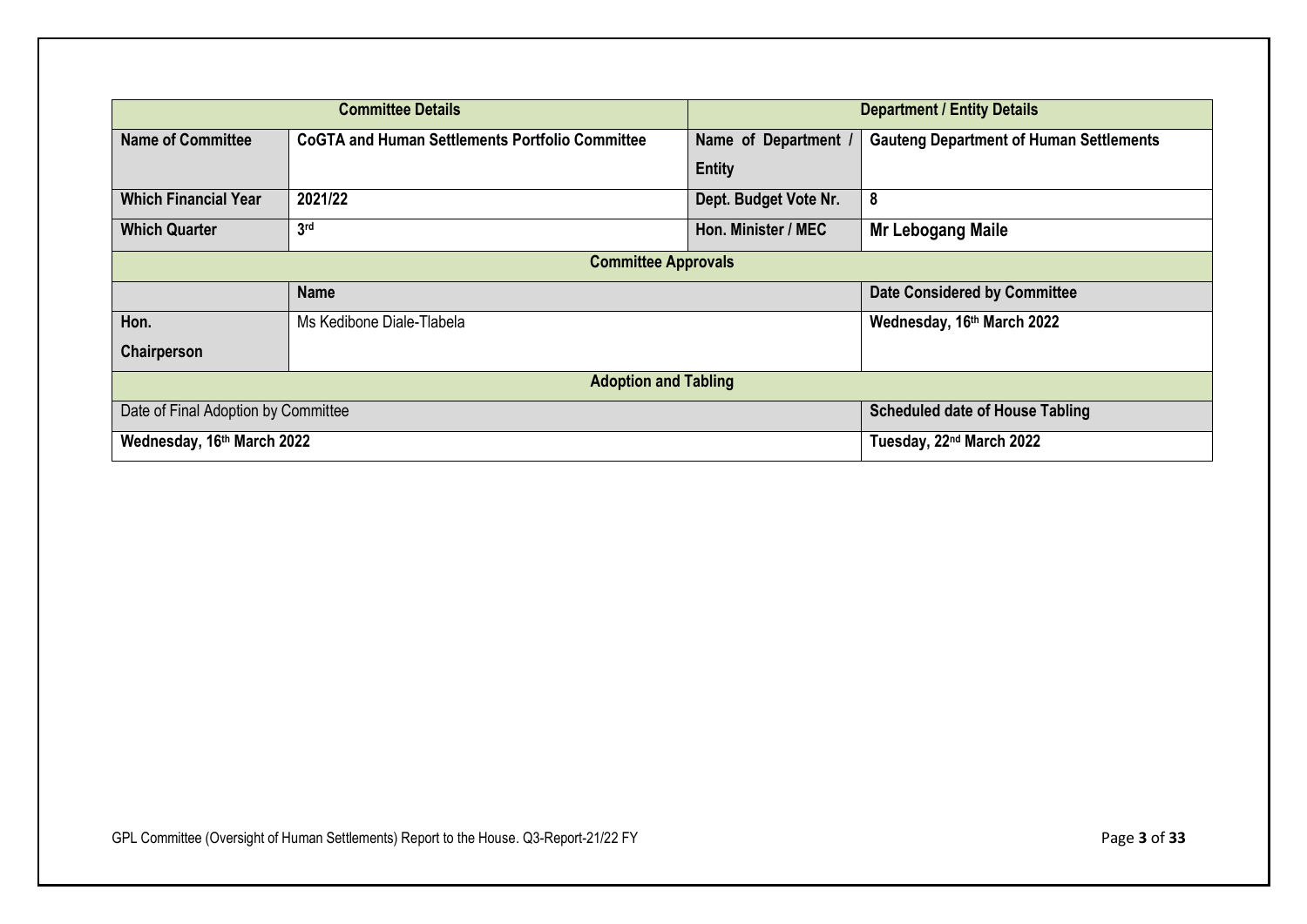## Contents

| i.             |  |
|----------------|--|
| Ш.             |  |
| iii.           |  |
| iv.            |  |
| 1.             |  |
| $\overline{2}$ |  |
| 3              |  |
| 4              |  |
| 5              |  |
| 6              |  |
| 7              |  |
| 8              |  |
| 9              |  |
| 10             |  |
| 11             |  |
| 12             |  |
| 13             |  |
|                |  |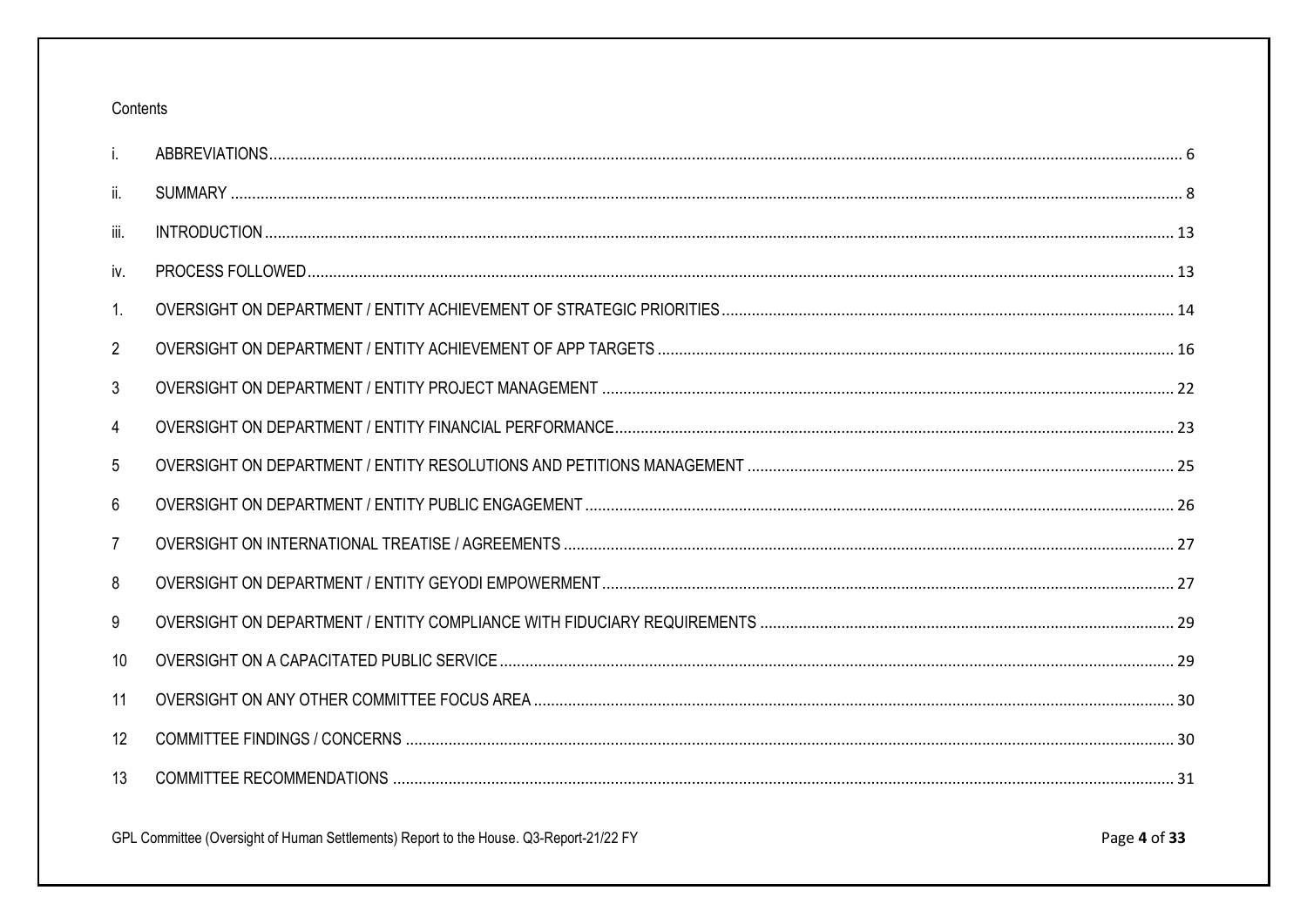| 14           |  |
|--------------|--|
| $\mathbf{A}$ |  |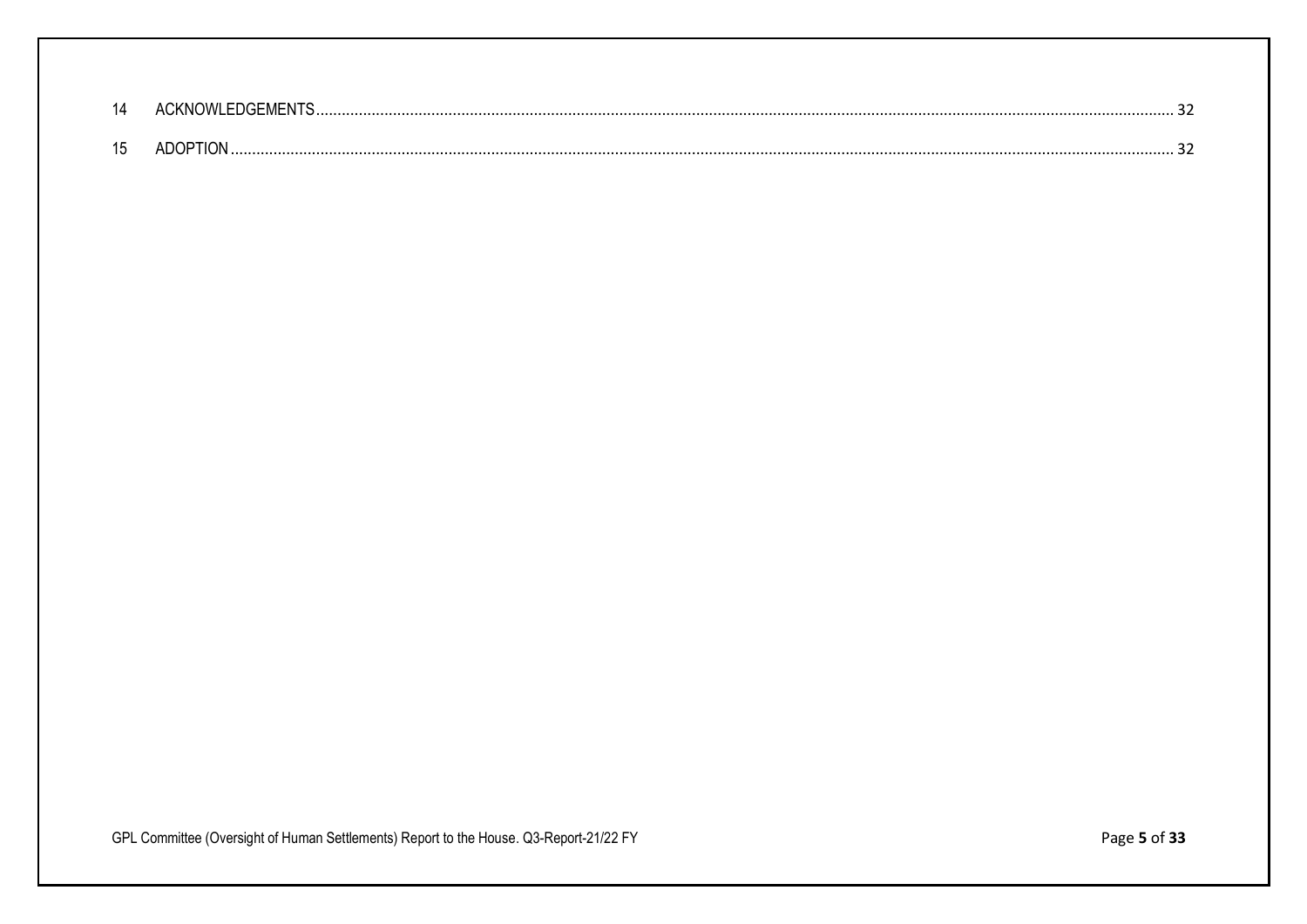## <span id="page-5-0"></span>**i. ABBREVIATIONS**

| <b>Abbreviation</b> | <b>Full Wording</b>                                   |
|---------------------|-------------------------------------------------------|
| Abbreviation        | Full Wording                                          |
| ABT                 | <b>Alternative Building Technology</b>                |
| <b>AFCU</b>         | Anti-Fraud and Corruption Unit                        |
| AGSA                | Auditor General of South Africa                       |
| <b>APP</b>          | Annual Performance Plan                               |
| ARA                 | Affordable Rental Accommodation                       |
| <b>BCM</b>          | <b>Budget Cycle Model</b>                             |
| CoE                 | <b>Compensation of Employees</b>                      |
| <b>COVAC</b>        | <b>Committee's Oversight Accountability Framework</b> |
| <b>CRUs</b>         | <b>Communal Rental Units</b>                          |
| <b>EPRE</b>         | <b>Estimates of Provincial Expenditure</b>            |
| $\overline{FY}$     | <b>Financial Year</b>                                 |
| <b>GAS</b>          | <b>Gauteng Audit Services</b>                         |
| <b>GCR</b>          | Gauteng City Region                                   |
| <b>GDHS</b>         | Gauteng Department of Human Settlements               |
| <b>GPG</b>          | Gauteng Provincial Government                         |
| <b>IDPs</b>         | Integrated Development Plans                          |
| <b>IRDP</b>         | Integrated Residential Development Programme          |
| <b>MEC</b>          | Member of the Executive Council                       |
| <b>MIG</b>          | Municipal Infrastructure Grant                        |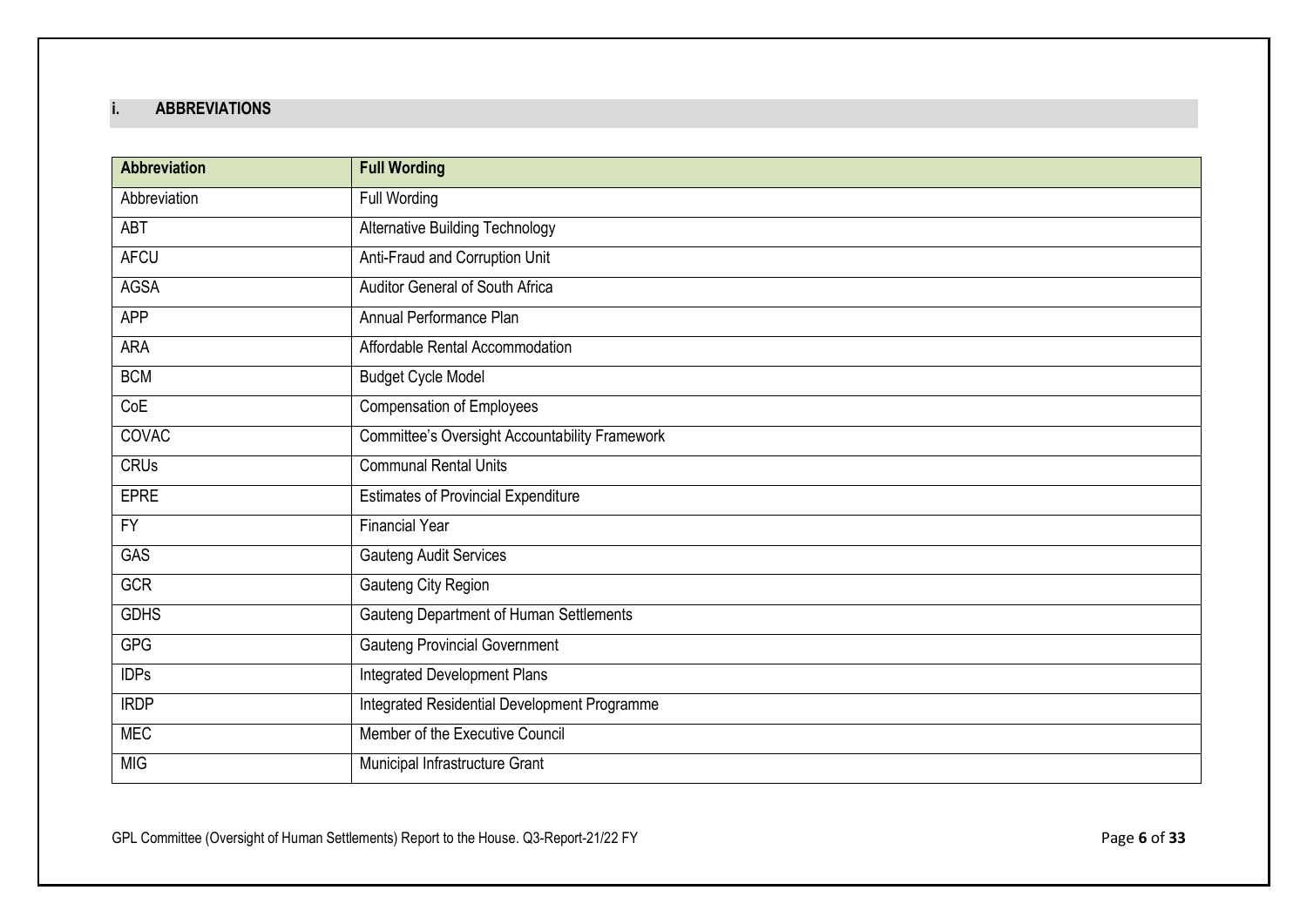| <b>Abbreviation</b> | <b>Full Wording</b>                         |
|---------------------|---------------------------------------------|
| <b>MHD</b>          | <b>Mixed Housing Development</b>            |
| <b>MTEF</b>         | Medium Term Expenditure Framework           |
| <b>MYHDP</b>        | Multi Year Housing Development Plan         |
| <b>NHBRC</b>        | National Home Builders Registration Council |
| <b>NYDA</b>         | National Youth Development Agency           |
| <b>OSD</b>          | Occupational Specification Dispensation     |
| <b>PEBA</b>         | Programme Evaluation and Budget Analysis    |
| <b>PFMA</b>         | Public Finance Management Act               |
| <b>PWD</b>          | People with Disabilities                    |
| <b>SMS</b>          | Senior Management Service                   |
| SOM                 | Sector Oversight Model                      |
|                     |                                             |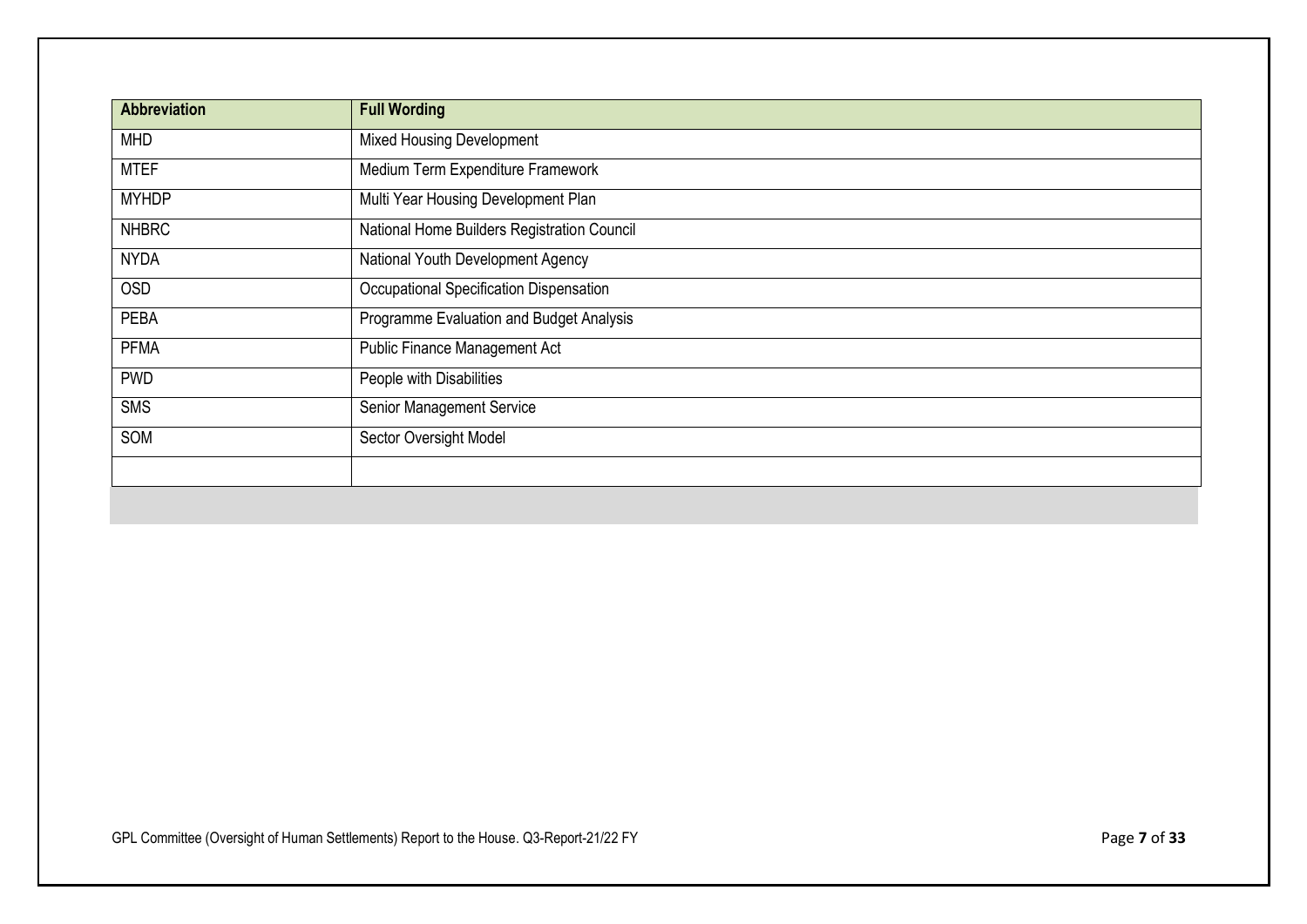#### <span id="page-7-0"></span>**ii. SUMMARY**

## **ii. [Summary of the report]**

#### *Strategic Priorities*

Amongst others, the strategic priorities of the Department of Human Settlements in Gauteng are to build a capable, ethical, and developmental state, to ensure economic transformation, job creation, spatial integration, human settlements, and the development of local government. The Portfolio Committee noted that for the Annual Appropriation, the Department received R5 986 126 000.00 (in the second quarter it was reported as R5 912 132 000.00) and has spent R4 430 842 000.00 (57%) of its total allocation at the end of the third quarter.

The Department allocated a total of R1 564 615 000.00 in the third quarter and as at the end of the quarter under review, the Department managed to spend R1 658 926 000.00 which translates to an overall expenditure of 106% and the Department was supposed to spend 100% by the end of the quarter under review and has slightly overspent its quarterly budget by 6%.

The Portfolio Committee noted that the Department partially achieved its target on procurement budget that targets township-based businesses as 3% was achieved. Out of a budget of R279 504 603,81 paid, R8 266 665,01 was spent on township- based businesses. In relation to the percentage of procurement budget that targets businesses owned by women, the Department did not achieve its target of 40%. However, managed to achieve 12,3% (Out of R279 504 603,81 paid, and R34 438 637,98 was paid to businesses owned by women).

With regards to 20% of procurement budget that targets businesses owned by youth, 3% was paid to businesses owned by the youth. Out of R279 504 603,81 paid, R8 108 125,49 was paid to businesses owned by the youth. On the percentage of procurement budget that targets businesses owned by PwDs, 1% was achieved against a planned target of 5%. Out of R279 504 603,81 paid, R2 694 252,70, was paid to businesses owned by PWDs.

The Department achieved its target on percentage of invoices paid within 30 days of receipt. It reported that 100% of the invoices received were paid within 30 days of receipt. Out of 448 invoices received, 448 were paid. In terms of the number of Mega Projects serviced stands developed per financial year, the planned target was 2 017 and 2 937 was

GPL Committee (Oversight of Human Settlements) Report to the House. Q3-Report-21/22 FY Page 8 of 33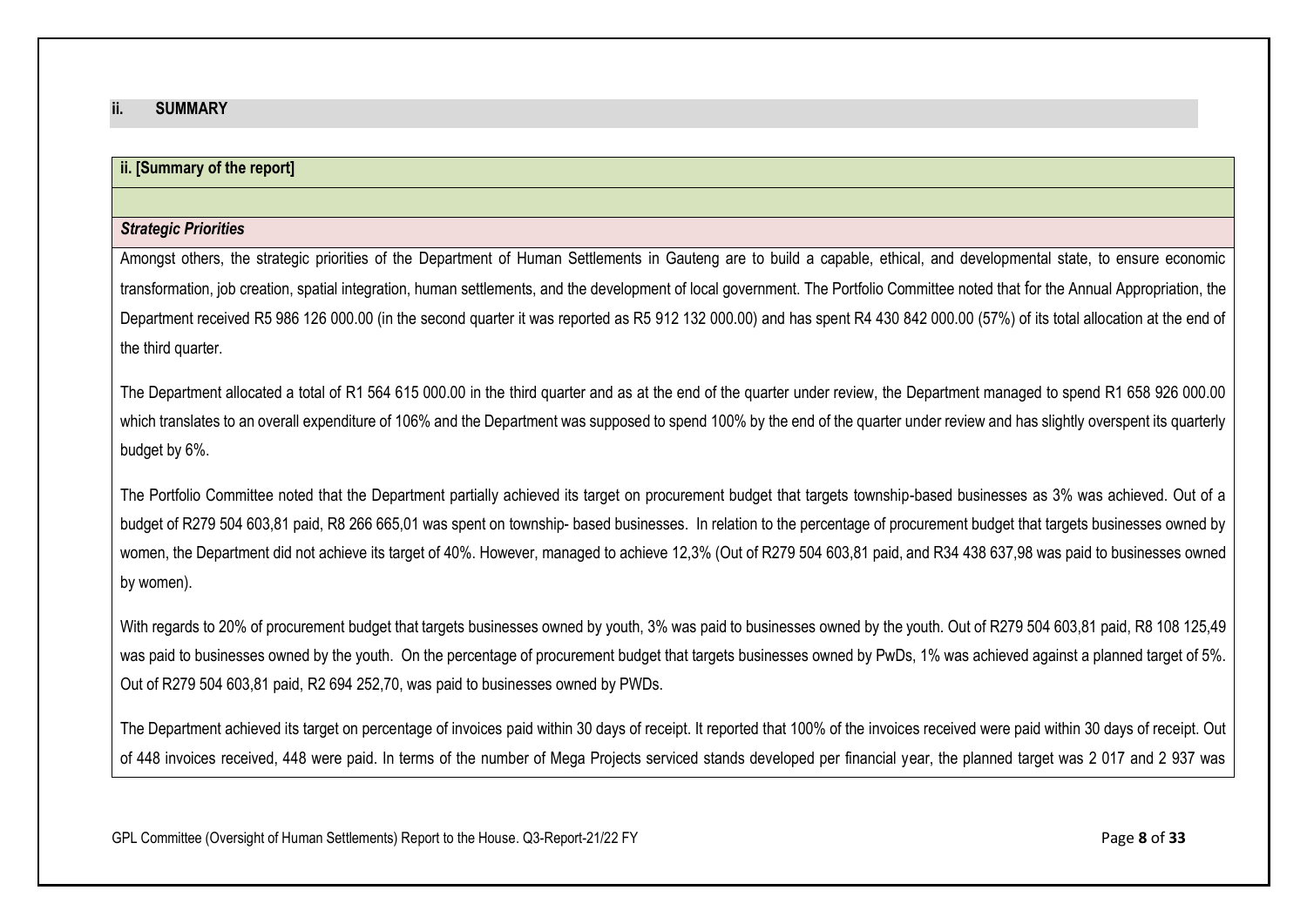achieved. Regarding the number of Mega Project units completed per financial year, 1 809 mega project units were completed against a planned target of 943. It has been reported that in Affri village, over achievement was caused by construction work that started in the previous year as the project is a multi-year.

In relation to the number of legacy projects stands serviced per financial year; the planned target was 68 and 2 960 stands were serviced. The annual target of 1 421 has been achieved from Tarlton project. On the number of legacy projects housing units completed per financial year, the planned target for the quarter under review was 173 and this target was achieved as 583 housing units were completed.

With regards to the number of top structures completed, incomplete/abandoned/blocked housing projects, the planned target for the quarter under review was 72 and it was not achieved. The reason for deviation is that Supply Chain Management (SCM) processes for blocked/abandoned projects were still in progress. This was the case even in the first and second quarters.

#### *Department / Entity APP Achievement*

*An overall Summary of whether the Committee thinks the Department / Entity Non-Financial Performance is sound and prudent*

The Department planned to achieve 31 targets across its 4 programmes during 3<sup>rd</sup> quarter 2021/22 financial year. Out of the combined 31 targets, 9 (29%) were fully achieved, 1 (3,22%) was partially achieved and 21 (67,7%) were not achieved.

*An analysis on whether (and if so, the extent to which) the Department / Entity Programmes / Projects are indeed achieving its Strategic Objectives / Service Delivery Outcomes for the period under review.*

The Committee notes with concern that the Department has consistently been under performing even before the Covid 19 pandemic. The Committee continues to encourage the Department to ensure that the service delivery mandate is achieved.

## *Department / Entity Project Management*

*Overall Summary on management and delivery of Department / Entity Projects*

The Committee noted that the department submitted a project management list for the 3<sup>rd</sup> quarter as per the Business Plan.

GPL Committee (Oversight of Human Settlements) Report to the House. Q3-Report-21/22 FY **Page 9 of 33** Page 9 of 33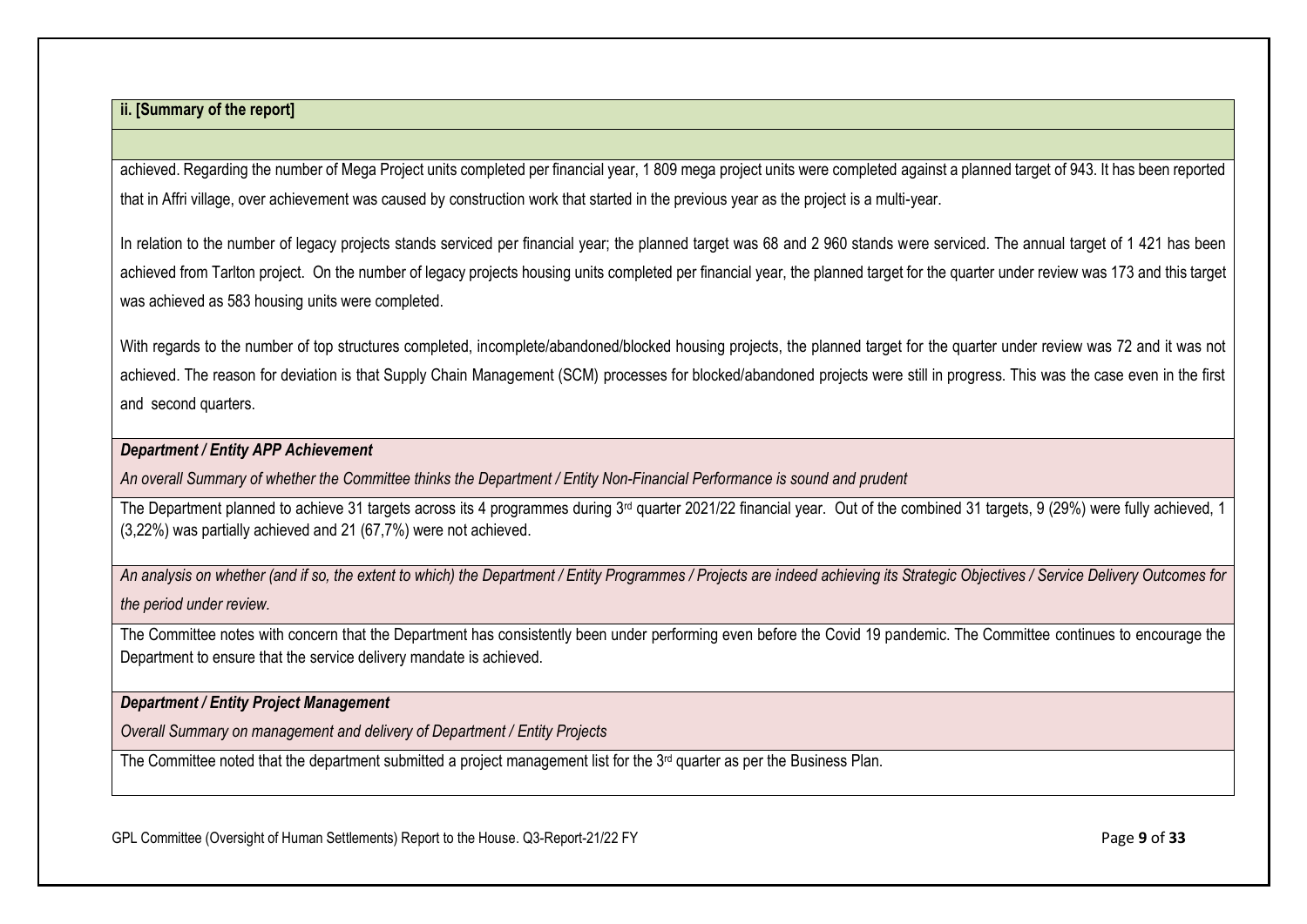#### *Financial Performance*

*An overall Summary of whether the Committee thinks the Department / Entity Financial Performance is sound and prudent*

For the Annual Appropriation, the Department received R5 986 126 000.00 (in the second quarter it was reported as R5 912 132 000.00) and has spent R4 430 842 000.00 (57%) of its total allocation at the end of the third quarter. The Department allocated a total of R1 564 615 000.00 in the third quarter and as at the end of the quarter under review. The Department managed to spend R1 658 926 000.00 which translates to an overall expenditure of 106% and the Department was supposed to spend 100% by the end of the quarter under review and has slightly overspent its quarterly budget by 6%.

#### *Resolutions Management*

*An overall Summary of the Committee's assessment of Department / Entity Resolutions Management*

The Portfolio Committee noted that the Department did not report anything on this line item.

*Petitions Management*

*An overall Summary of the Committee's assessment of Department / Entity Petitions Management*

A total of 21 petition were submitted to the Department and 13 were responded to and 08 are pending.

#### *Public Engagements*

*An overall Summary of the Committee's assessment of Department / Entity Public Engagements*

The Department did not report anything on this line item.

#### *International Agreements*

*Overall Summary on Department / Entity implementation of relevant Internal Agreements / Treaties [Only if applicable]* 

[None]

#### *GEYODI Empowerment*

*Overall Summary on Department / Entity achievement on actual GEYODI empowerment in communities*

GPL Committee (Oversight of Human Settlements) Report to the House. Q3-Report-21/22 FY **Page 10** of **33** Page **10** of **33**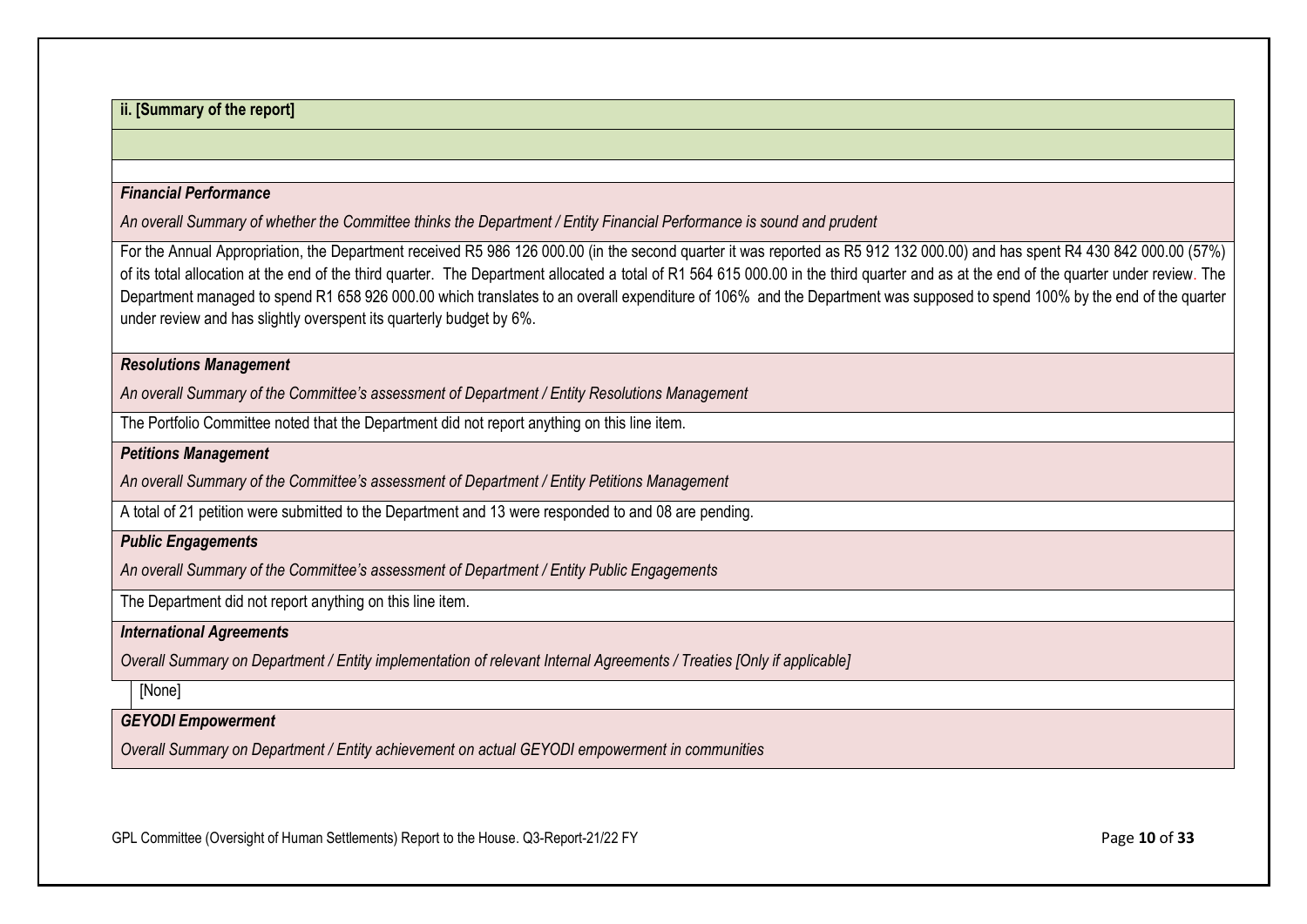The Portfolio Committee noted that in relation to the percentage of procurement budget that targets businesses owned by women, the Department did not achieve its target of 40% and managed to achieve 12,3% (Out of R279 504 603,81 paid, R34 438 637,98 was paid to businesses owned by women).

With regards to 20% of procurement budget that targets businesses owned by youth, 3% was paid to businesses owned by youth. Out of R279 504 603,81 paid, R8 108 125,49 was paid to businesses owned by youth.

On the percentage of procurement budget that targets businesses owned by PwDs, 1% was achieved against a planned target of 5%. Out of R279 504 603,81 paid, R2 694 252,70, was paid to businesses owned by PWDs.

#### *Fiduciary Compliance*

*Overall Summary on Department / Entity Compliance with fiduciary requirements*

The Department did not report anything on this line item.

*Capacitated Department / Entity*

*An overall Summary of whether the Committee thinks the Department / Entity is adequately capacitated and resourced to carry out its functions and discharge its mandates*

The Committee has always been of the view that all Departmental critical vacant positions should be filled in order to ensure that service delivery imperatives are attained.

*Any other Committee Focus Area (if relevant / applicable and Requirement)*

*High level summary of any other area of Department / Entity performance with respect to its Quarter Report that the Committee wishes to report on, which is not already included in any of the above Focus Areas.*

[None]

*Summary of Committee Findings*

*High level summary of Committee findings. Broadly, which aspects do they relate to*

**The Committee has continuously observed that the Department fails to spend its annual budget and never meets its planned targets.** .

➢ Based on the note that the 448 service providers were paid in 30days, the Portfolio Committee remains concerned that the Department did not report on gender-based groups.

GPL Committee (Oversight of Human Settlements) Report to the House. Q3-Report-21/22 FY Page 11 of 33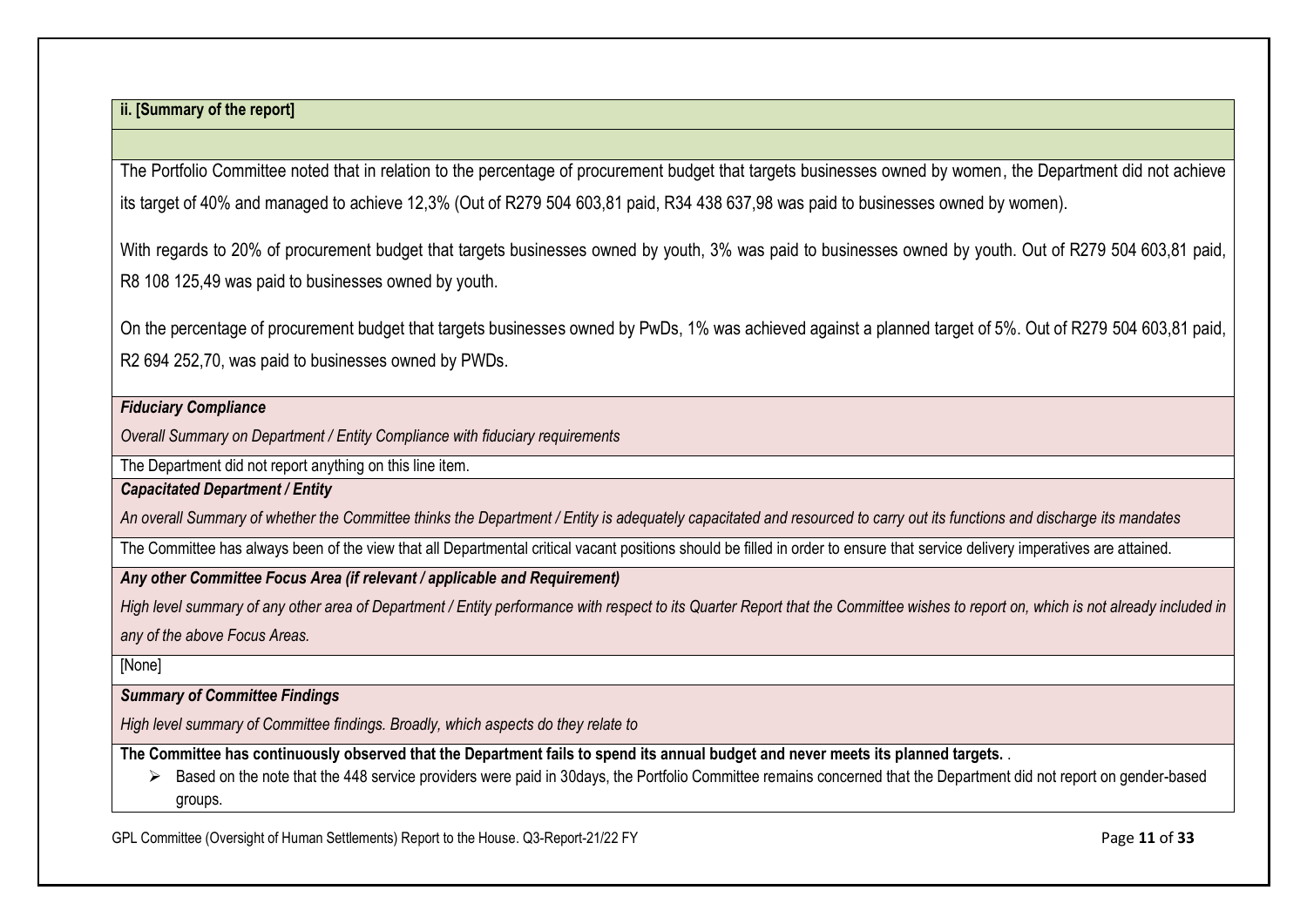- $\triangleright$  Failure to appoint contractors due to finalization of procurement processes.
- ➢ Lack of reporting on how land parcels were protected from invasions and how much was transferred to Allandale and Chris Hani.
- ➢ Lack of reporting regarding land parcel provided in Reiger Park and Palm Ridge.
- ➢ There is no clear indication on how many out of the 1676 houses were allocated to women, people with disabilities, child headed households, 1996 list as well as military veterans.
- ➢ The Portfolio Committee noted with concern the adjustment budget of R73 994 000.00 received by the department yet there is no indication how the budget will be utilized and for which programmes.
- ➢ The Portfolio Committee noted that 172 posts are still vacant while 10 posts were terminated.
- ➢ No report indicating the allocation of Conditional Grants to Municipalities and expenditure incurred.

#### *Summary of Committee Recommendations*

*High level summary of Committee Recommendations. Broadly, which aspects do they relate to*

The Committee recommends that the Department provide.

- $\triangleright$  Provide the committee with reasons that let to drop in achieving this target
- ➢ Provide the Committee with a breakdown on how many service providers are women, PWDs and youth for oversight purposes.
- ➢ The Department should indicate how long it takes to finalize the procurement process in appointing contractors.
- ➢ Provide a report on how land parcels are protected against invasions and how much was transferred for Allandale and Chris Hani land parcels.
- ➢ Provide a detailed report on land parcel provided in Reiger Park and Palm Ridge
- ➢ The Department should provide the Committee with a breakdown on how many houses out of 1676 were allocated to women, people with disabilities, child headed households, 1996 list as well as military veterans. They should also provide names of the projects where people were allocated houses.
- ➢ The Department should indicate how they are planning to spend this funds and specify which programmes required this amount of money.
- ➢ The Department should provide a detailed report on how many vacant post are critical and provide reasons for termination of the 10 posts.
- ➢ Provide a detailed report of the allocated Conditional Grants to Municipalities and expenditure thereof.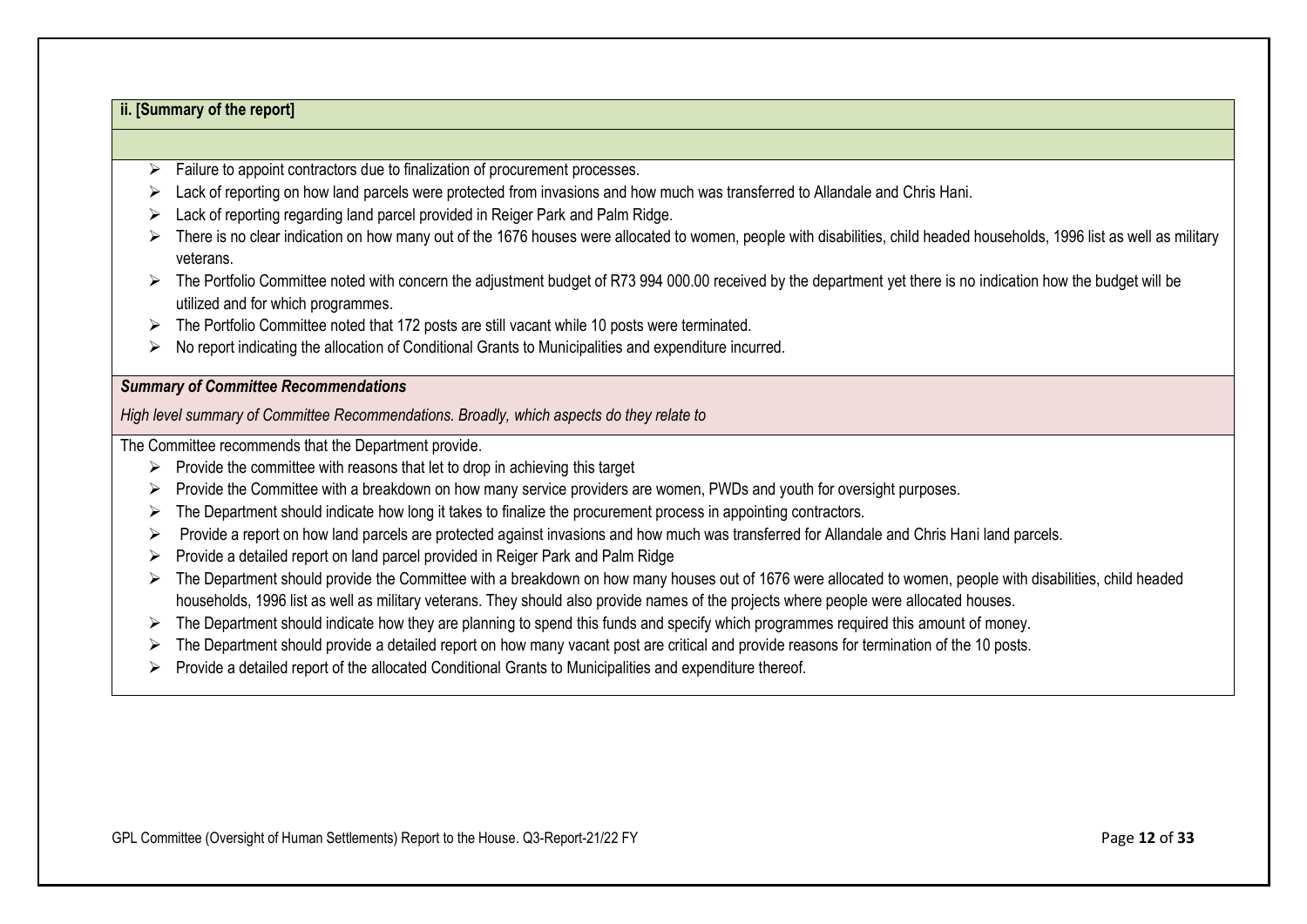#### <span id="page-12-0"></span>**iii. INTRODUCTION**

<span id="page-12-1"></span>The constitutional powers given to Provincial Legislatures in Chapter 6, Section 114 (2) of *The Constitution of the Republic of South Africa* (1996) outlines that the provincial legislature must provide for mechanisms; to ensure that all provincial executive organs of state in the province are accountable to it; and also, to exercise oversight over the provincial executive authority in the province<sup>1</sup>.

In line with the provisions of the Constitution, the Public Finance Management Act (PFMA), 1999 (*Amended by Act 29 of 1999*), is an important piece of legislation. The key objectives of this Act, among others, enable the public sector managers to: be more accountable; provide quality information on time; and to eliminate corruption and waste of public funds and misuse of assets.

The aim of this report is to monitor how the Department performs on a quarterly basis, *i.e.,* whether the Department is making progress in terms of implementing the programmes that have been planned at the beginning of the FY. Quarterly reports ensure that there is managerial (*i.e*., sub-programme) and accountability to the legislature as required by the PFMA. According to the Sector Oversight Model (SOM) the analysis of quarterly reports should focus on the relationship between the financial performance and programme delivery variables, namely **priorities, inputs, outputs,** and **outcomes**.

This report also probes the progress made regarding meeting the third quarterly targets as set in the 2021/22 FY revised Annual Performance Plan (APP). The progress of the set targets is crucial in the realisation of the political priorities for the 2020-2025 political term. Thus, the Committee, in probing the Department's progress, takes the National Development Plan (NDP), Sustainable Development Goals (SDGs), Africa Agenda 2063 and the ten pillars of Transformation Modernisation and Re-industrialisation (TMR) into consideration. The reports also focus on both the financial and the service delivery performances of the Department.

#### **iv. PROCESS FOLLOWED**

- The office of the Speaker referred 3<sup>rd</sup> Quarterly Performance Report of the Gauteng Department of Human Settlements for the 2021/22 financial year to the Portfolio Committee of CoGTA and Human Settlements for consideration and reporting.
- On Tuesday, 15<sup>th</sup> February 2022, the Portfolio Committee Researcher presented the analysis of the 3<sup>rd</sup> Quarterly Report for the 2021/22 FY.

<sup>&</sup>lt;sup>1</sup> The Constitution of the RSA (1996) Act 108 of 1996

GPL Committee (Oversight of Human Settlements) Report to the House. Q3-Report-21/22 FY Page 13 of 33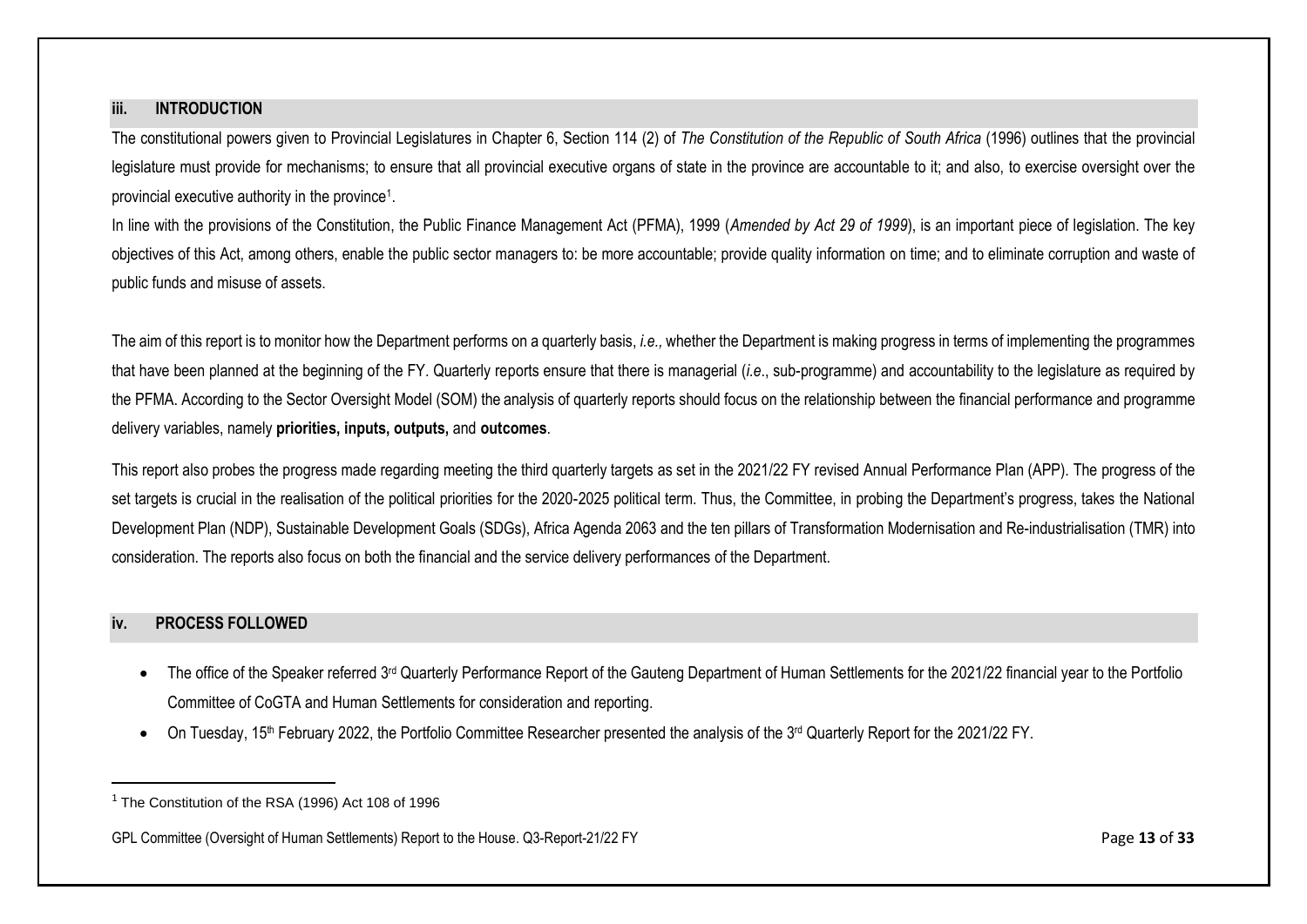- On Wednesday, 16<sup>th</sup> February 2022, the Department presented the 3<sup>rd</sup> Quarterly Report for the 2021/22 FY
- The Portfolio Committee **considered, deliberated, and adopted** the draft report on Thursday, 17th March 2022. The report was submitted to the Proceedings Unit for tabling and consideration by the House.

## <span id="page-13-0"></span>**1. OVERSIGHT ON DEPARTMENT / ENTITY ACHIEVEMENT OF STRATEGIC PRIORITIES**

**1.1 THE DETAILS ON Department / Entity achievement on relevant Strategic Priorities for the period under review]**

The Performance of the department under strategic Priories for the period under review are as follows:

Strategic Priority 1: Building a capable, ethical and developmental state:

- The Department planned the implementation of IDMS and manual system adapted to the needs of the Department
	- $\checkmark$  The Portfolio Committee noted that under strategic reporting nothing was reported.

Strategic Priority 2: Economic transformation and job creation:

- 400 Youth trained in construction trades (Bricklaying, Plastering, Plumbing) and placed on-site (projects for experiential learning)
	- $\checkmark$  47 SMMEs were trained (26 in Elijah Barayi and 21 in Obed Mthombeni Nkosi).
- 30% of the Departmental procurement budget spent on township-based businesses
	- $\checkmark$  3% was spent
- 100% of Small Medium & Micro Enterprises (SMMEs) paid within 15 days after receipt of their compliant invoices
	- $\checkmark$  The department is working on segregating the information. It will be report on the next quarter.
- 90 Local inclusive of township SMMEs benefitting from the decongestion and decontamination of informal settlements
	- $\checkmark$  No procurement done on the decongestion of informal settlements
- 200 Qualifying incubator contractors from the Youth, Women and People with Disabilities allocated construction work
	- $\checkmark$  No appointment of contractors in this quarter.
- 5% of the Departmental procurement budget spent on local material suppliers based in the townships
	- $\checkmark$  3% of procurement spent on local suppliers in the township
- 60 of youth employed temporarily as data capturers to track and monitor construction job creation, SMME performance during and post-the COVID-19 pandemic
	- $\checkmark$  No jobs created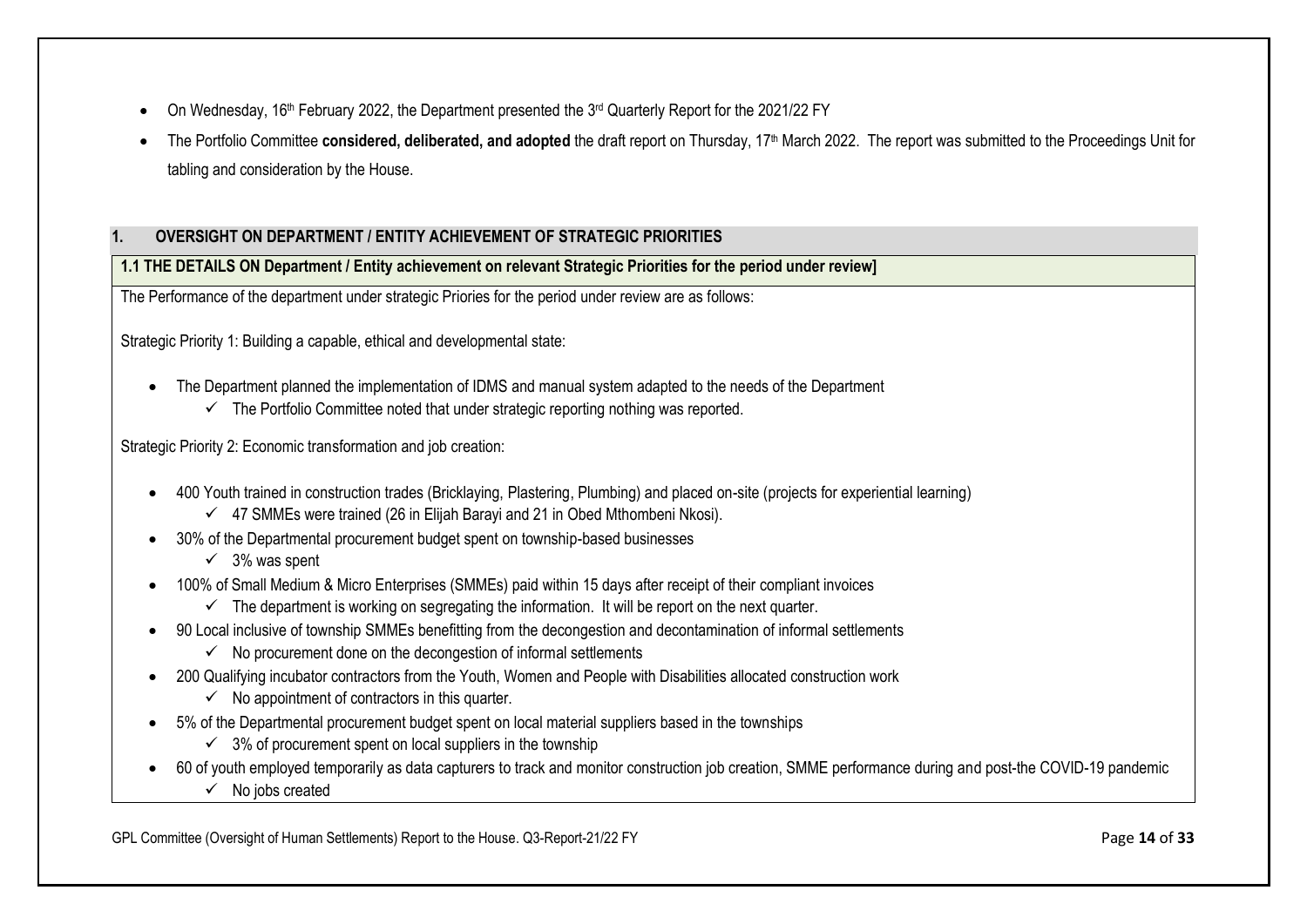## **1.1 THE DETAILS ON Department / Entity achievement on relevant Strategic Priorities for the period under review]**

- Percentage investment of the Department's procurement spend on:
- 3% Local/Township businesses
- $\checkmark$  12% Women
- ✓ 3% Youth
- $\checkmark$  1% People with Disabilities
- $\checkmark$  56 577 jobs created for the Youth, Women and People with Disabilities through implementation of Departmental construction projects
	- $\checkmark$  No jobs created during the quarter under review.

Strategic Priority 5: Spatial integration, human settlements and local government

- 100 000 Release opportunities on serviced sites owned by the state serviced for release/procured from the private and public sectors for release each financial
	- $\checkmark$  The Department did not release any opportunities on serviced sites.
- 30 958 Mega Projects housing units completed
	- $\checkmark$  1809 Mega Projects housing units were completed
- 34 713 Mega Projects serviced stands developed
	- $\checkmark$  2 937 Mega Projects serviced stands developed
- 22 518 Housing units delivered through the Legacy Projects
	- $\checkmark$  583 Housing units delivered through the Legacy Projects
- 11 055 Serviced sites delivered through the Legacy Projects by 2024/25.
	- $\checkmark$  2 960 Serviced sites delivered.
- Formalization 38 informal settlements upgraded in the West Rand and Sedibeng, (across all corridors) in accordance with the Upgrading of Informal Settlements
	- $\checkmark$  No upgrades due to delays in the appointment of consultants.
- 75 444 New title deeds as part of the commitment to clear the title deeds backlog by 2024/25.
	- $\checkmark$  506 New title deeds.
- 8000 pre-1994 title deeds registered
	- $\checkmark$  319 pre-1994 title deeds registered.
- 108 676 Title deeds registered for post-1994 projects completed
	- $\checkmark$  2 110 Title deeds registered for post-1994 projects completed.
- 5 Identified projects/interventions implemented in URP areas (Bekkersdal, Kliptown, Winterveldt, Alexandra and Evaton)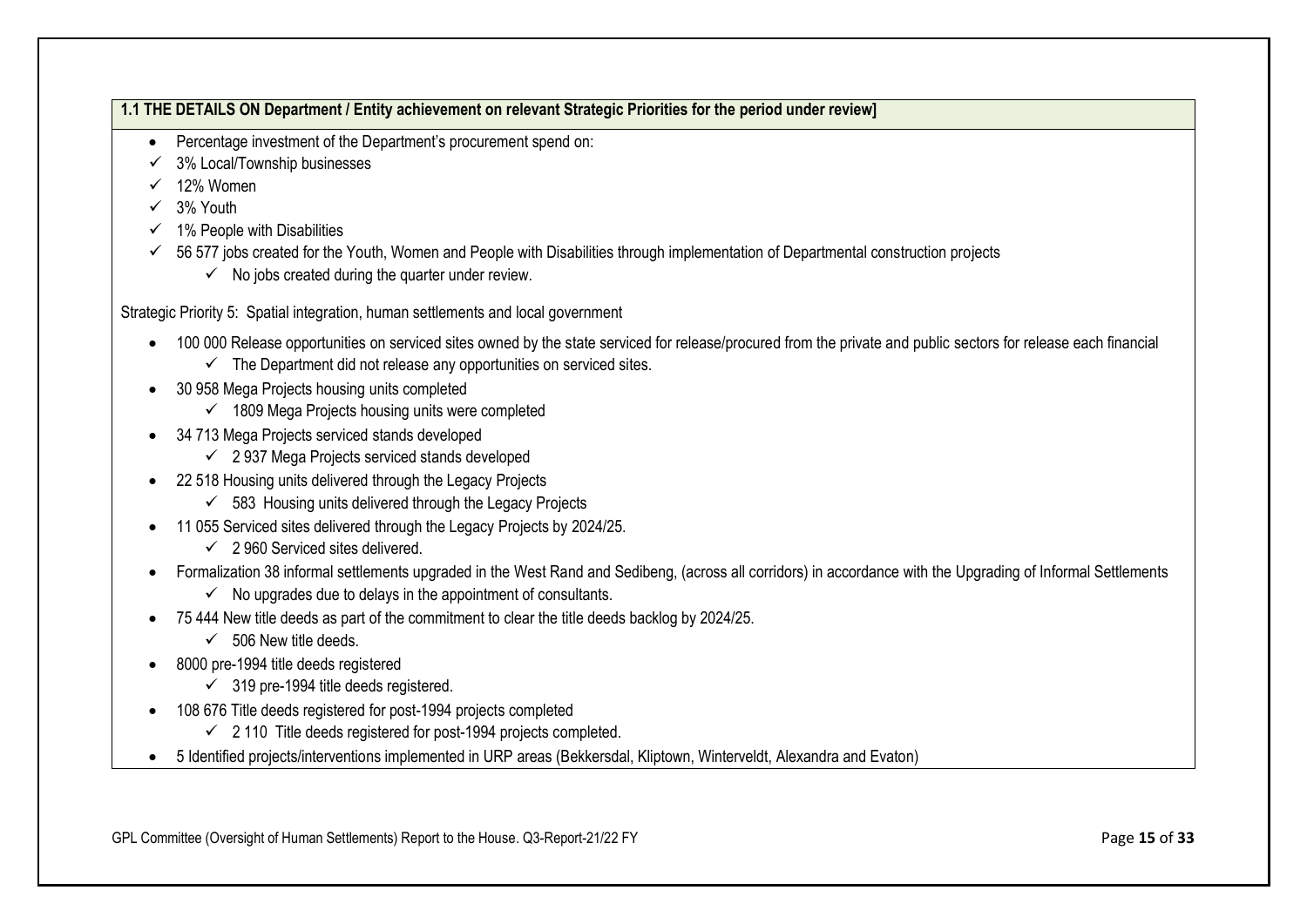#### **1.1 THE DETAILS ON Department / Entity achievement on relevant Strategic Priorities for the period under review]**

- ✓ Procurement processes were still underway for Winterveld, Evaton and Bekkersdal (pending procurement and appointment of Professional Resource Teams (PRT's).
- 4000 Completed units within the rental and social housing projects and student accommodation projects
	- $\checkmark$  No target during the quarter under review. Nothing was delivered

Priority 6: Social cohesion and safe communities

- 1 Hostel Re-development Strategy approved by Exco
	- ✓ Nothing was achieved due to delays in the approval of panels and or finalization of procurement processes.

## <span id="page-15-0"></span>**2. OVERSIGHT ON DEPARTMENT / ENTITY ACHIEVEMENT OF APP TARGETS**

## **2 [THE DETAILS ON DEPARTMENT / ENTITY APP PERFORMANCE]**

**Number of APP targets relevant for this Quarter**

31

**Number of APP targets for this Quarter that have been achieved during this Quarter**

9 fully achieved

**Percentage of APP targets for this Quarter that have been achieved during this Quarter**

29%

**Percentage of APP achievement for the previous Quarter (for Comparison)**

19%

**Main areas in the APP that have experienced non-achievement or over achievement during this Quarter**

**The Committee noted that all the programmes have underspent their quarterly allocations.**

GPL Committee (Oversight of Human Settlements) Report to the House. Q3-Report-21/22 FY Page 16 of 33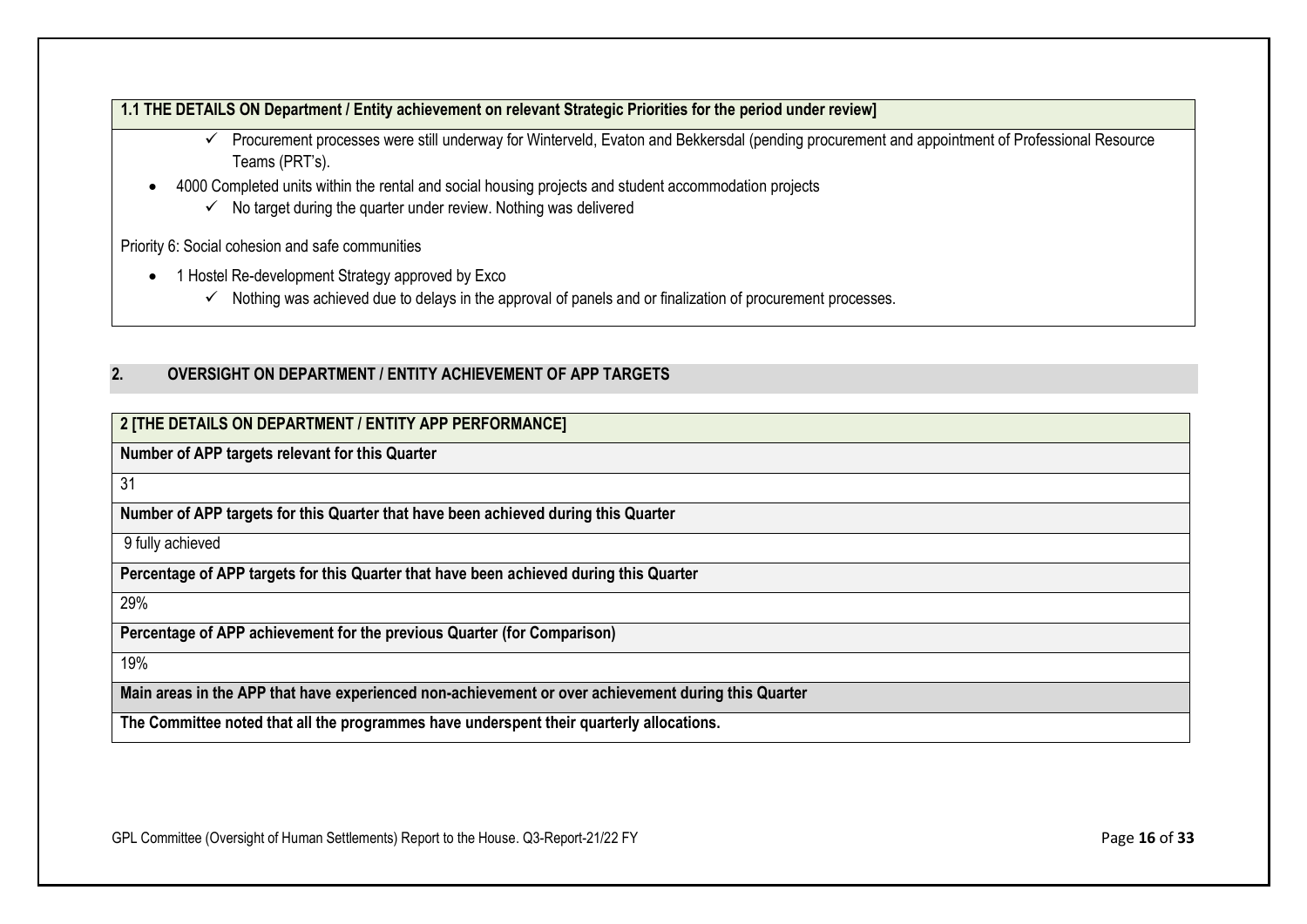- **Programme 1: Administration** was allocated **R153 298 000. 00** and the Department spent **R115 249 000. 00** registering an expenditure of 75%. This shows that the programme underspent by 25%.
- **Programme 2: Housing Needs, Planning and Research** was allocated **R6 446 000. 00** and the Department managed to spend **R3 656 000. 00** registering an under expenditure of 57%. The Committee should note that this programme has a history of under expenditure**.**
- **Programme 3: Housing Development** was allocated **R1 359 191 000. 00** but the Department spent **R1 489 276 000. 00** registering an expenditure of 110%. The programme overspent its budget by 10%.
- **Programme 4: Housing Assets Management and Property Management** was allocated **R45 680 000. 00** but the Department spent **R50 745 000. 00** registering 111% expenditure. The programme overspent its budget by 11%.

**Main reasons provided by the Department / Entity for non-achievement or over achievement of its APP during this Quarter**

The reasons cited for the under spending was due to the delays in the procurement processes of contractors and PRTS.

**Measures in place (with timeframes) to correct the deviation in targets for this Quarter and to prevent recurrence of such or similar deviation**

The Department put together a recovery plan to ensure that the remaining budget allocation is fully expended at financial year end.

**A summarized analysis on the Department / Entity performance per Programme for the period under review**

**PROGRAMME 1: ADMINISTRATION** 

1.1 SUB-PROGRAMME OFFICE OF THE HOD

The Portfolio Committee noted that in terms of percentage of material misstatements of the current audit report addressed towards an unqualified audit opinion, the

Department did not have any planned outputs for this target. This was the case even in the previous quarter.

The Department partially achieved its target on procurement budget that targets township-based businesses as 3% was achieved. Out of a budget of R279 504 603,81 paid,

R8 266 665,01 was spent on township-based businesses. The Committee noted that this is the first time that the Department has spent so little on township-based contractors.

The Department has been doing well in empowering local businesses.

GPL Committee (Oversight of Human Settlements) Report to the House. Q3-Report-21/22 FY **Page 17** of **33** Page 17 of **33**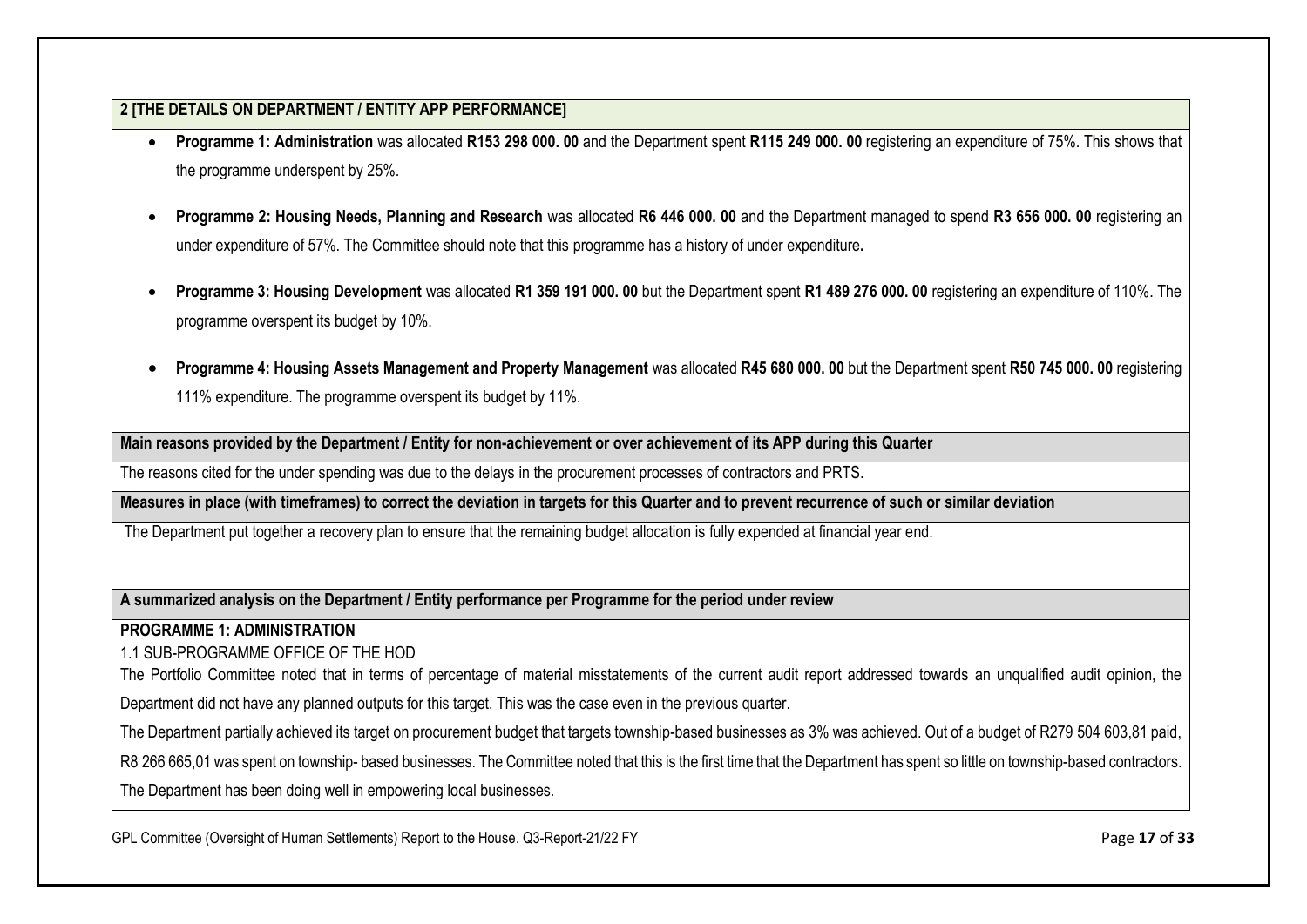In relation to the percentage of procurement budget that targets businesses owned by women, the Department did not achieve its target of 40% and managed to achieve 12,3% (Out of R279 504 603,81 paid, R34 438 637,98 was paid to businesses owned by women). With regards to the 20% of procurement budget that targets businesses owned by youth, 3% was paid to businesses owned by youth. Out of R279 504 603,81 paid, R8 108 125,49 was paid to businesses owned by youth.

With regards to the percentage of procurement budget that targets businesses owned by PwDs, 1% was achieved against a planned target of 5%. Out of R279 504 603,81 paid, R2 694 252,70, was paid to businesses owned by PWDs. This is attributed to poor tracking of expenditure to companies owned by designated groups and subcontractors at the level of municipalities and entities. The Department did not perform well on this target even in the second quarter and the same reason was given. This cannot be accepted that the Department picks up a problem in the second quarter and still reports about it in the third quarter as a hindrance.

The Department achieved its target on percentage of invoices paid within 30 days of receipt. They reported that 100% of the invoices received were paid within 30 days of receipt. Out of 448 invoices received, 448 were paid. This is the first time that the Department has achieved payment of service providers, therefore the Department is commended for achieving the target. The Departmental Global Risk Register and corresponding Global Risk Response Action Plan (RAP) have been updated and monitored. **1.2 SUB-PROGRAMME: WORK OPPORTUNITIES: EXPANDED PUBLIC WORKS PROGRAMME AND HUMAN SETTLEMENTS DEVELOPMENT GRANT**

On the number of work opportunities created through EPWP incentive grant (Unskilled Labour), 1 521 jobs were created against a planned target of 7 500. This target was not achieved even in the second quarter. With regards to the number of work opportunities created through the Human Settlements Development Grant (Skilled and unskilled labour), the Department had a planned target of 5000 and no work opportunities were created as at the end of the quarter under review, this was the case even in the first and second quarter.

In terms of the revised organizational structure, that the Department submitted it to the DPSA by the end of the financial year, this target was not achieved. There were delays in finalization of job evaluation process due to evaluate circular which was not yet issued by Office of the Premier (OoP). With regards to the number of departmental employees trained on the Infrastructure Delivery Management System (IDMS) per financial year, there was no planned output. The Portfolio Committee should note that this was the case even in the second quarter.

Regarding *Aspiration 6 of the African Agenda 2063: An Africa whose development is people-driven, relying on the potential of African people, especially its women and youth, and caring for children*, the Department is responding through its target on the *number of companies participating in Incubator Programme per* 

GPL Committee (Oversight of Human Settlements) Report to the House. Q3-Report-21/22 FY Page 18 of 33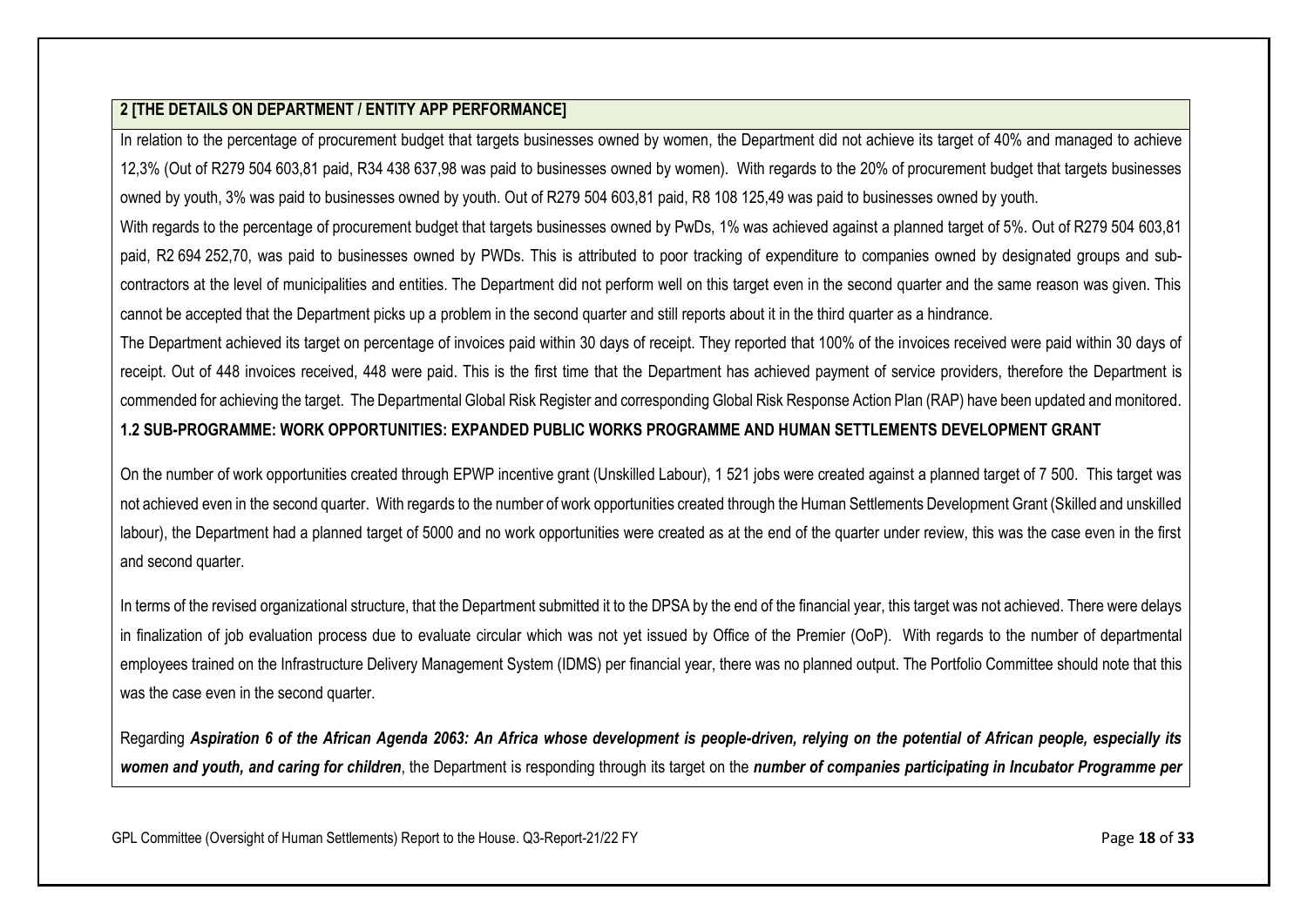*annum.* The revised annual target is 30% women-owned companies, 10% youth-owned companies and 5% people with disabilities (PwDs)-owned companies. The Department is making progress especially on its target of procuring local supplier as this target is always achieved and, in some cases, over-achieved.

## **PROGRAMME 2: PLANNING, POLICY AND RESEARCH**

The Portfolio Committee noted that on the number of human settlements focused Research Reports completed per financial year, the Department did not planned target of drafting 2 research reports for the quarter under review. Both research reports will be shifted to the next financial year (2022/23) due to insufficient time to conclude them in the current financial year. In terms of the Provincial Human Settlements focused policies approved per financial year, there was no planned output for the quarter under review.

In relation to the number of Provincial Human Settlements focused policies reviewed per financial year, there was no planned output for this target. This was the case even in the first and second quarter. On the Gauteng Human Settlements Spatial Master Plan has been reviewed, while the Gauteng Multi-year Project Pipeline/Project Bank has been updated. In terms of the number of formalised townships per financial year, the planned target is 18 and no townships were formalised. There were delays experienced in procurement processes.

With regard to the number of hostel projects with approved Environmental Impact Assessments (EIAs), Geotech-1 (GT-1), Layout Plans (LPs), Site Development Plans (SDPs), General Plans (GPs), Engineering and Top Structure Designs (ETSDs) by the end of the quarter under review, the planned target was 5 and this target was not achieved. In the previous quarter the planned target was 3 and in the first quarter it was 2 and nothing was achieved. Reason for non-achievement are delays in the finalisation of procurement processes.

## **PROGRAMME 3: HOUSING DELIVERY** *SUB-PROGRAMME: RAPID LAND RELEASE PROGRAMME*

The Portfolio Committee noted that on the number of land parcels/ha of land acquired per financial year, there was no planned target. A deed of sale has been signed for Allandale and funds transferred to HDA. Chris Hani has been approved, funding agreement also signed, and LAS is preparing the sale agreements. How is the Department ensuring that since well there is a rise in the number of land invasions that these land parcels are well protected against such invasions? How much did the Department transferred for Allandale and Chris Hani land parcels?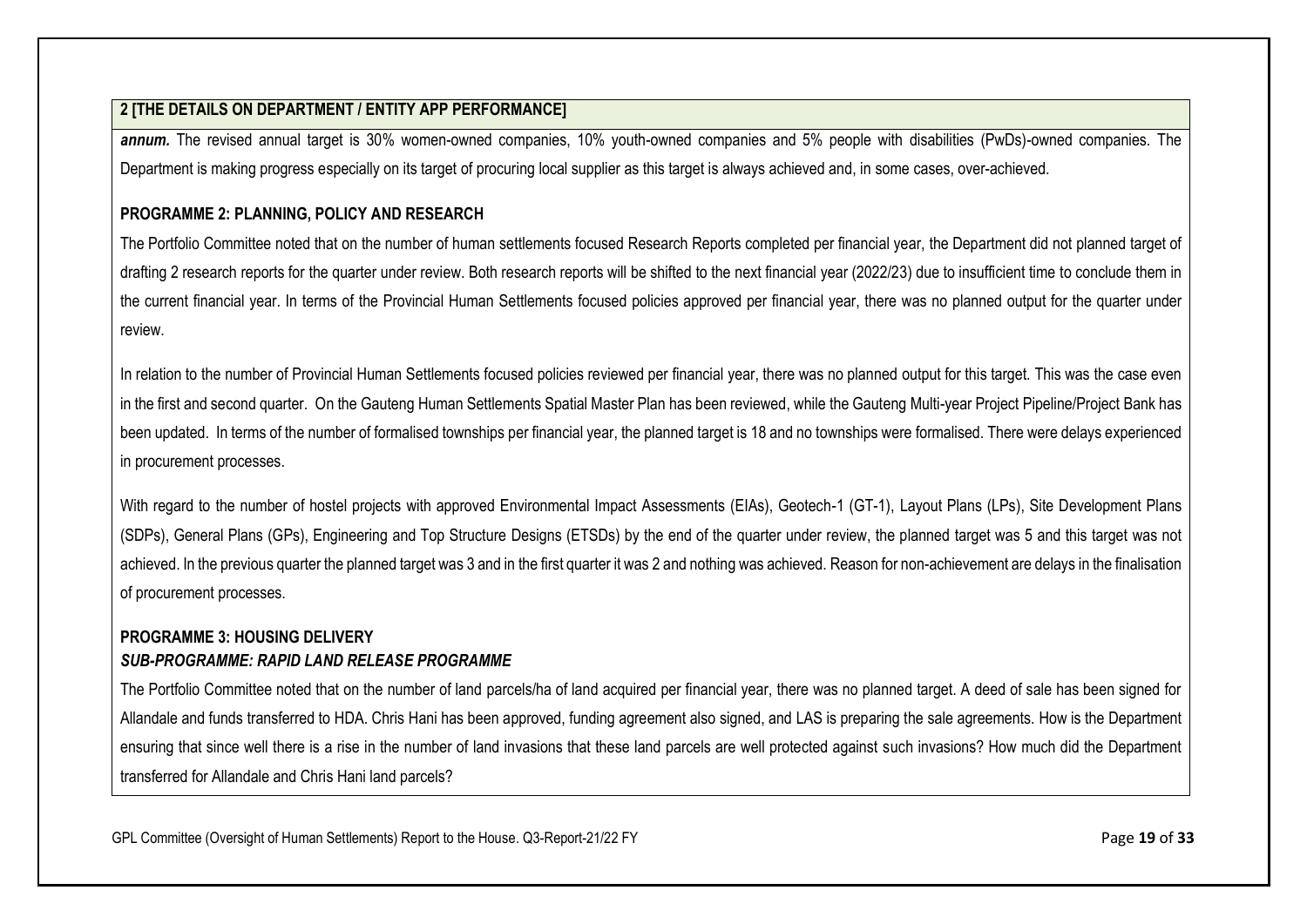With regards to the number of serviced erven handed over to beneficiaries per financial year, the planned target for the quarter under review was 1 032. A total of 1 509 was achieved. On the number of release opportunities on serviced sites procured from the private sector each financial year, the planned output for the quarter under review was 1000 and achieved 0 as at the end of the quarter. This is because procurement processes at the GPF and HDA have not yielded the desired targets.

#### **Bulk Infrastructure Support Services**

In terms of Rand Value of funding facilitated for bulk infrastructure in mining towns per financial year, funds have been transferred to the 3 municipalities.

- Mogale City received R28 000 000,
- Rand West received 70 000 000, and
- Merafong City received R36 023 226 000 000 (accumulative figure with payments made in July 2021).

#### *SUB-PROGRAMME HOSTEL REDEVLOPMENT*

In terms of the number of hostels where construction is taking place as per the hostel re-development programme. The planned target for the quarter was 7 and this was not achieved. The Department is citing delays in the finalization of procurement processes. With regard to the number of family units completed in the hostel re-development projects per financial year, the planned target was 180 and this target was not achieved. The Department is citing delays in the finalization of SCM processes.

#### *SUB-PROGRAMME URBAN RENEWAL PROJECTS*

On the number of identified projects implemented in URP areas (Evaton, Winterveld and Bekkersdal, Kliptown and Alexandra, the planned target was 4 and this target was not achieved. One (1) programme is currently under implementation in Alexandra and 3 projects are at the procurement stage.

#### *SUB-PROGRAMME-UISP INFORMAL SETTLEMENTS*

In terms of the number of informal settlements receiving interim services support (category A, B1, B2 and C), the planned target was 60 and the target was not achieved. It is reported that water services delayed due to a lack of designs for the reticulation of the water interim and permanent services. With regard to the number of informal settlements receiving phase 2 upgrading, the planned target was 15 and this target was not achieved. It is reported that this is due to pending appointment of PRTs to undertake NUSP assessments. This was the case even in the first and second quarter. This is likely not going to be achieved in the fourth quarter.

With regards to the number of approved individual informal settlements upgrading plans prepared in terms of the National Upgrading Support Programme (NUSP), the planned target was 20 and this was not achieved because PRTs were not in place to undertake the planning for the provision of phase 2 activities under the programme.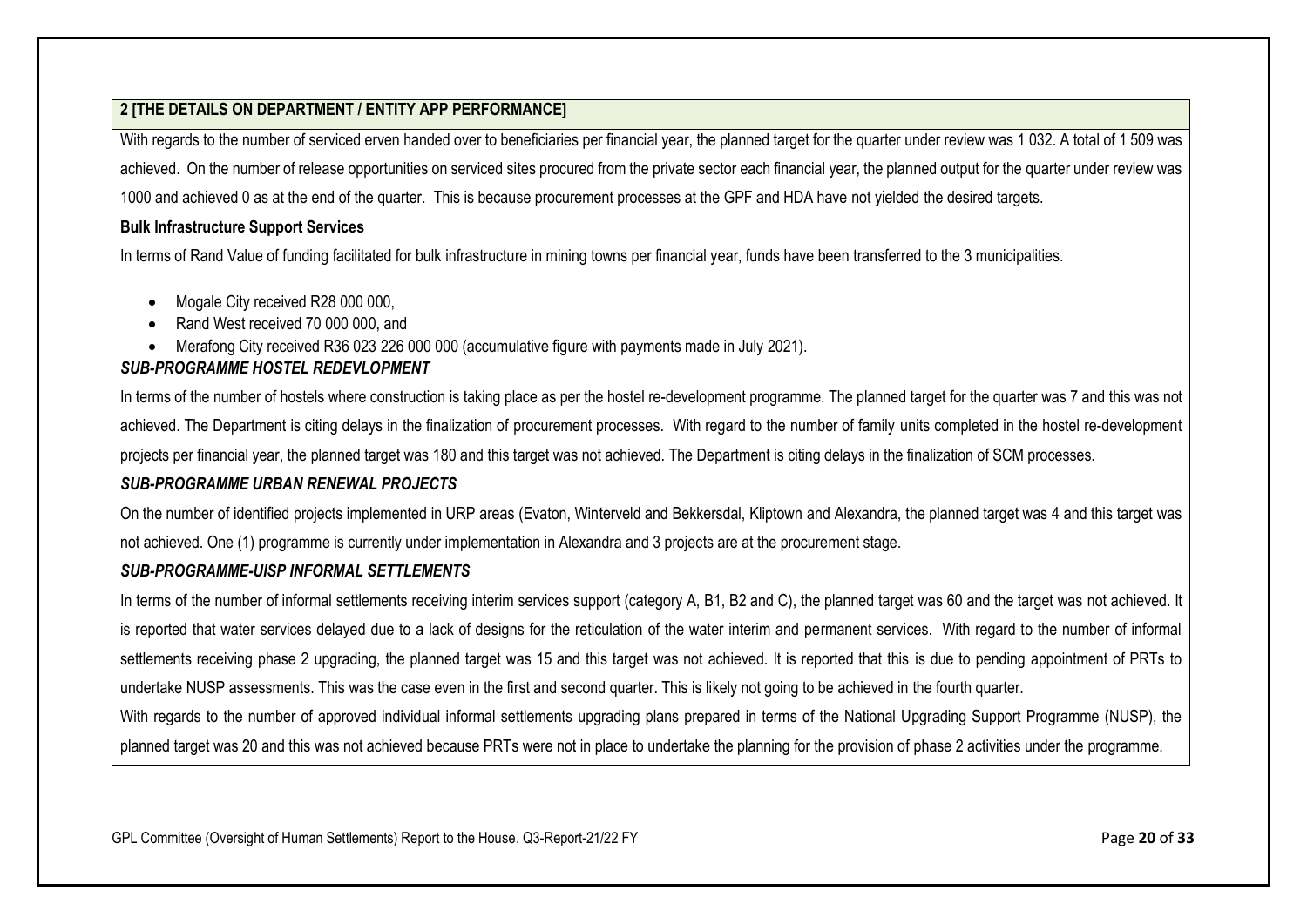In relation to the number of households benefited from interim service, there was no planned output for this target. However, the annual planned target is 10 000. This might not be achieved in the fourth quarter. On the number of hectares of land acquired for relocation of category B2 and category C settlements (categories in terms of NUSP), there was no planned target for the quarter under review. However, the annual target is 150 and this is likely not be achieved in the fourth quarter.

In terms of the number of hectares of land acquired for in situ upgrading for category B1 settlements, there was no planned target for the quarter under review. However, the annual planned target is 170 and this is likely not be achieved in the 4th quarter. With regards to the number of informal settlements in situ, there was no planned target for the quarter under review. However, the annual target is 9.

## *SUB-PROGRAMME MEGA, LEGACY AND BLOCKED PROJECTS*

The Portfolio Committee noted that in terms of the number of Mega Projects serviced stands developed per financial year, the planned target was 2 017 and 2 937 was achieved. With regards to number of Mega Project units completed per financial year, 1 809 mega project units were completed against a planned target of 943. It has been reported that in Affri village, over achievement was caused by construction work that started in the previous year as the project is multi year.

In relation to the number of legacy projects stands serviced per financial year; the planned target was 68 and 2 960 stands were serviced. The annual target of 1 421 has been achieved from Tarlton project. On the number of legacy projects housing units completed per financial year, the planned target for the quarter under review was 173 and this target was achieved as 583 housing units were completed.

With regards to the number of top structures completed, incomplete/abandoned/blocked housing projects, the planned target for the quarter under review was 72 and it was not achieved. The reason for deviation is that SCM processes for blocked/abandoned projects were still in progress. This was the case even in the first and second quarter. In terms of the number of approved beneficiaries allocated available housing units, the planned target was 1 332 and 1 676 approved beneficiaries were allocated to available housing units.

## **PROGRAMME 4: ASSET MANAGEMENT**

In terms of percentage of property maintenance carried out against complaints received per financial year, this target was partially achieved, 36% of property maintenance was carried out of 11 flats only 4 flats were maintained. With relation to the percentage of property transfers completed per financial year, was not achieved against a planned target of 90%. PRT task orders expired, subsequent decision to transfer the flats to COJ was made. MOU with COJ for devolution of flats was signed by HOD and submitted to COJ.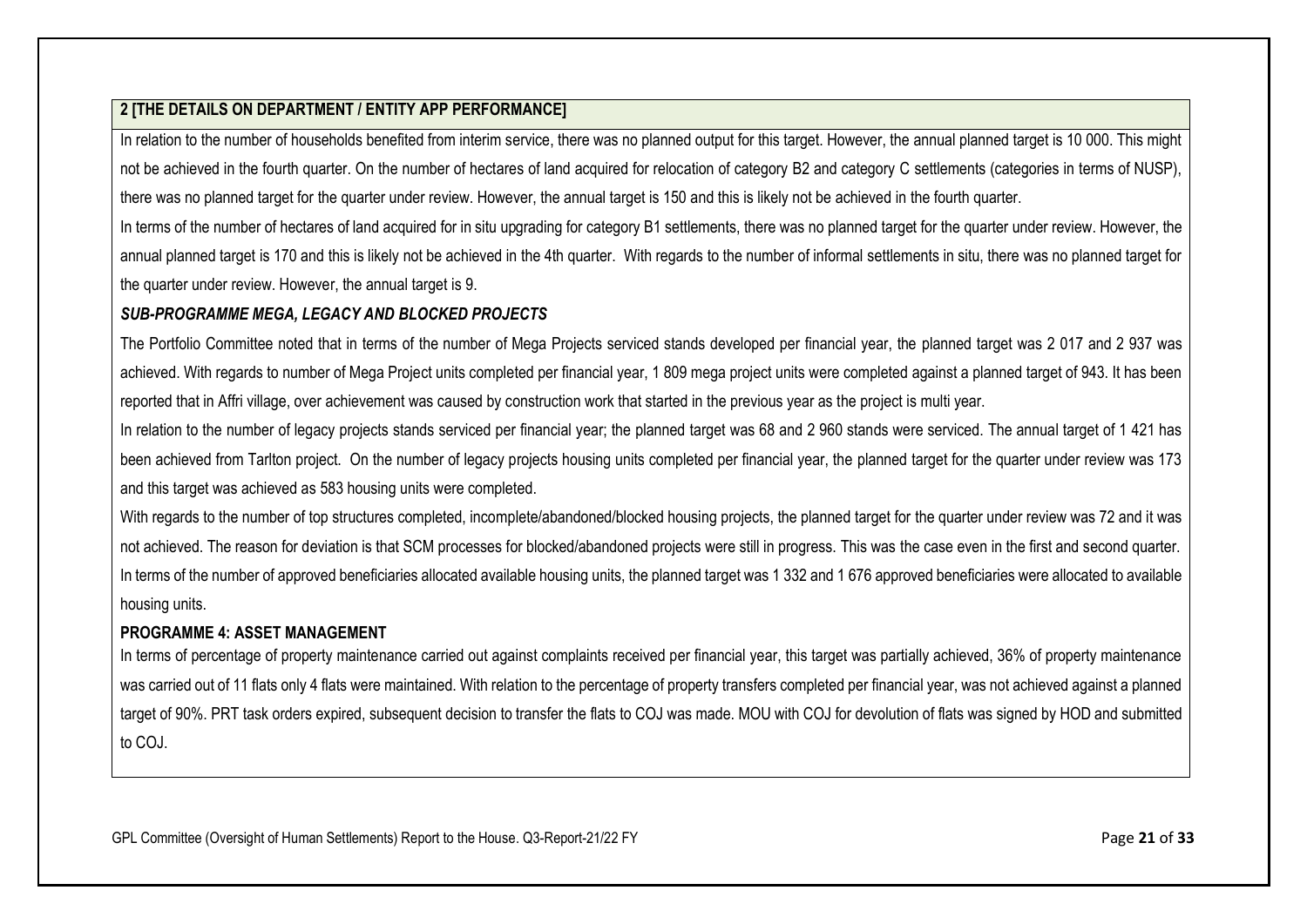In relation to the percentage of residential rental housing disputes resolved by the Gauteng Rental Housing Tribunal, this target was achieved as 67% cases were resolved. A total of 410 cases were opened and 274 cases were resolved in the quarter under review.

On a total of 319 pre-1994 title deeds were registered even though there was no planned target. However, the annual target is 2 138. With regards to a total of 2 110 post-1994 title deeds were registered even though there was no planned target. However, the annual target is 7 777. On the number of title deeds registered for post-2014 projects completed by 31 March 2014; there was no planned output for the quarter under review. However, 506 title deeds were registered. The annual target is 3 132.

In relation to the number of beneficiaries confirmed as legitimate in registered townships in respect of pre- and 1994 title deeds backlog (DORA), the planned target for the quarter under review was 9 800 and achieved 267. Furthermore, the number of ownership disputes resolved in respect of 1994 title deeds backlog (DORA), the planned target was 60 and 19 was achieved.

There were none unplanned or emerging priorities reported for the quarter.

**Summarized information on how the Department / Entity maintains portfolios of evidence to verify its reported performance information**

The Department reported that the information collated from business is verified against the reported data and stored electronically in a G-drive.

## <span id="page-21-0"></span>**3. OVERSIGHT ON DEPARTMENT / ENTITY PROJECT MANAGEMENT**

## **3 THE DETAILS ON [DEPARTMENT / ENTITY PROJECT MANAGEMENT]**

The Department submitted a project list for 3<sup>rd</sup> quarter as per the Business Plan.

GPL Committee (Oversight of Human Settlements) Report to the House. Q3-Report-21/22 FY Page 22 of 33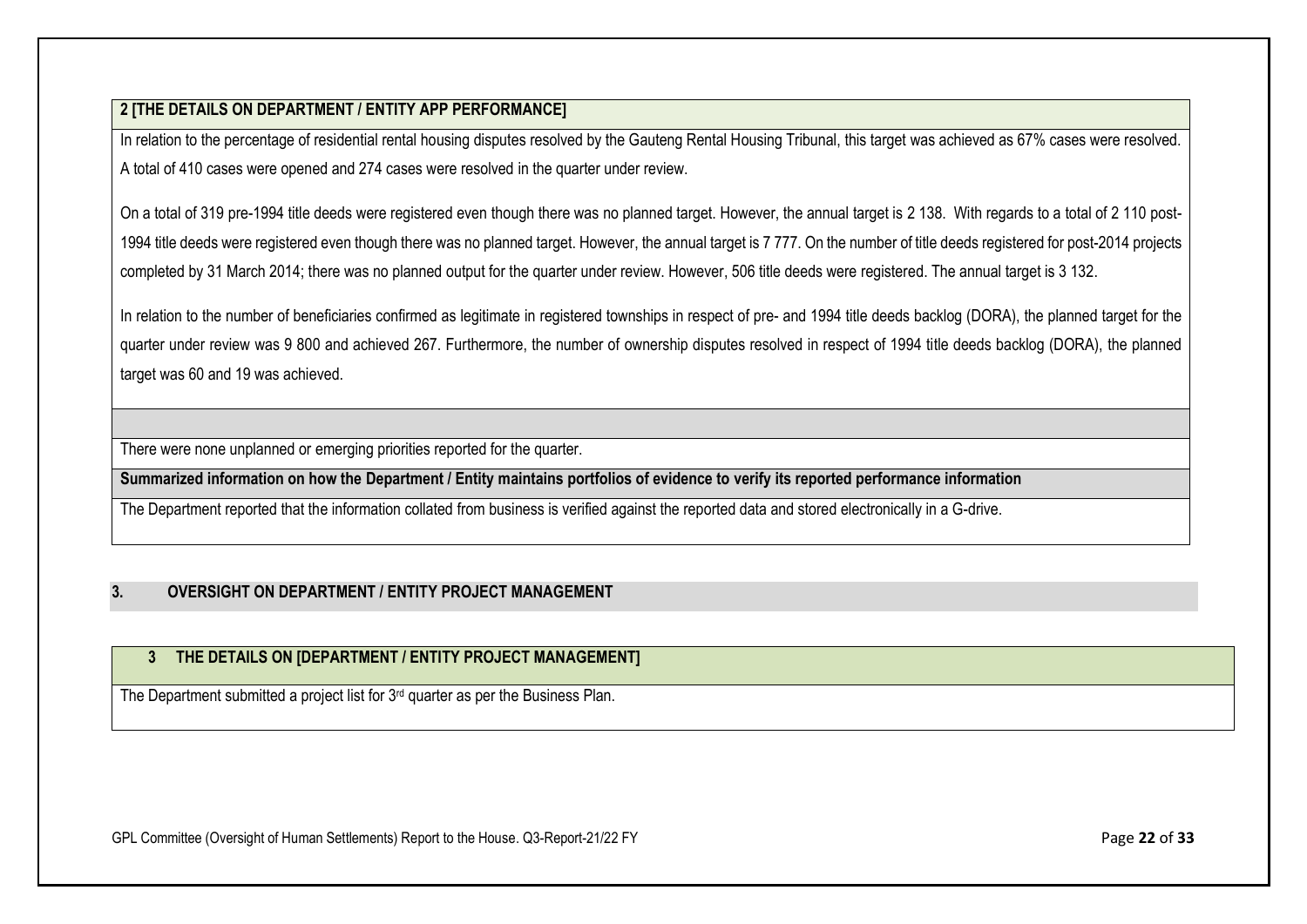#### <span id="page-22-0"></span>**4. OVERSIGHT ON DEPARTMENT / ENTITY FINANCIAL PERFORMANCE**

## **4 THE DETAILS ON DEPARTMENT / ENTITY FINANCIAL PERFORMANCE**

**Actual amount (in Rands) allocated to the Department / Entity as budget for this entire Financial Year** 

#### R**5 986 126 000.00**

**Actual amount projected by the Department / Entity to be spent only during the Q under review**

## R**1 564 615 000.00**

**Actual amount (in Rands) spent by the Department / Entity only during the Q under review**

## R**1 658 926 000.00**

**Total actual amount (in Rands) spent by the Department / Entity (Year to Date), i.e., from the beginning of this FY to the end of this Q under review**

#### R**3 430 842 000.00**

**Percentage (% of total budget allocation) of budget expenditure for this Q under Review only**

106%

**Percentage (% of total budget allocation) of budget expenditure (Year to Date), i.e., from the beginning of this FY to the end of this Q under review**

57%

**An analysis of how the % budget expenditure compares with the % APP achievement**

Budget expenditure is at 106% and APP achievement is at 29%

**If there was over / under spending of greater than 3% of projection, what were the main challenges that led to the over / under spending**

There was underspending of 9% on Compensation of Employees, due to the non-payment of performance bonuses, under spending of 15% on Goods and Services due to the deferment of procurement to the 4<sup>th</sup> quarter, underspending of 12% on Machinery and Equipment due to delays in the procurement of office furniture for the 11 Diagonal Street building. There was 30% over expenditure on Households as a result of the attempt to accelerate expenditure due to the under expenditure in the first 2 quarters of the financial year.

**Mitigating measures by the Department / Entity to remedy over / under expenditure**

The Department put together a recovery plans have been put in place to ensure that the Department achieves 100% spending by financial year end.

**The Department / Entity's achievement with respect to GEYODI responsive budgeting / procurement for the period under review**

GPL Committee (Oversight of Human Settlements) Report to the House. Q3-Report-21/22 FY **Page 23** of **33** Of **33**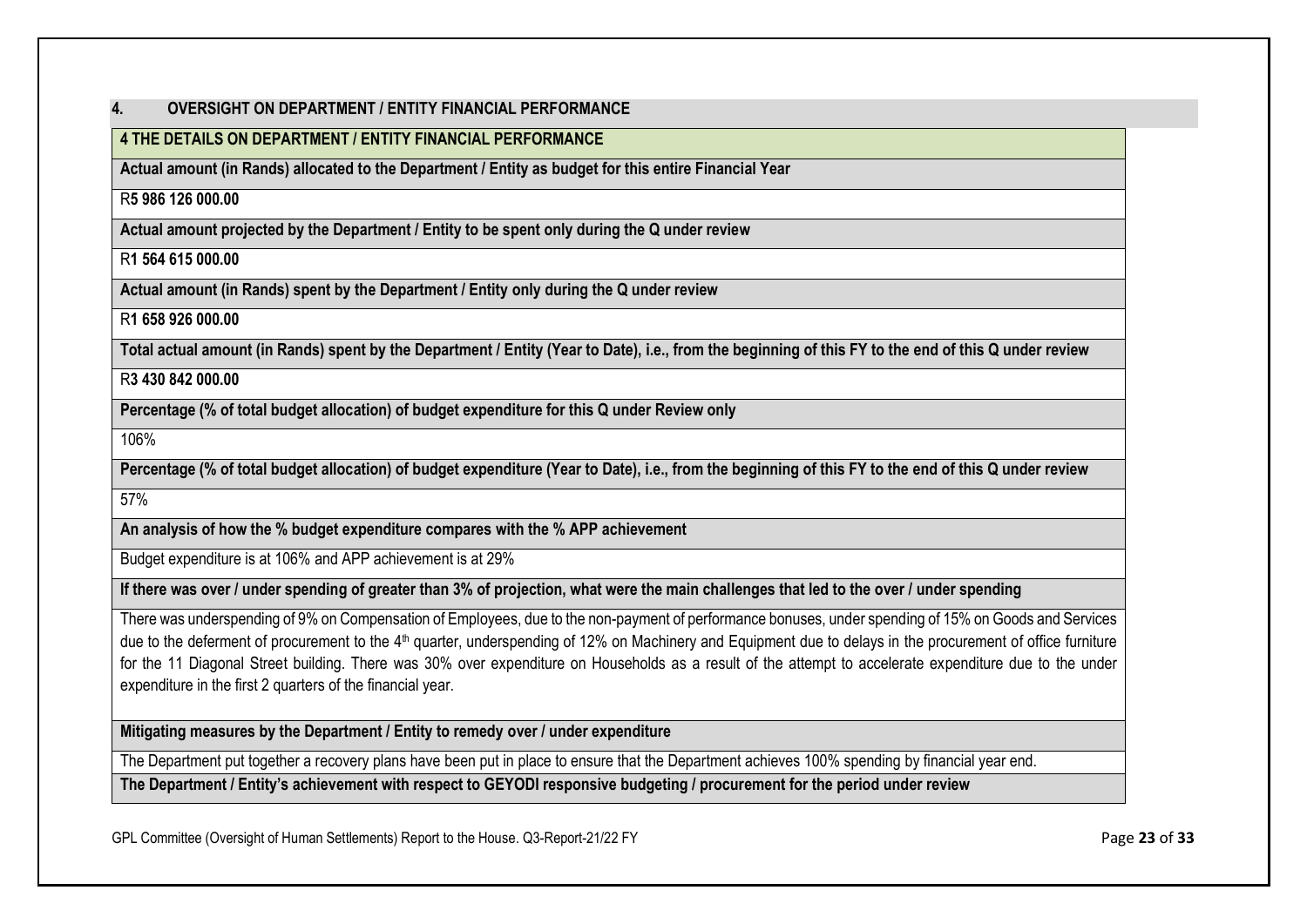## **4 THE DETAILS ON DEPARTMENT / ENTITY FINANCIAL PERFORMANCE**

The Department did not manage to achieve its procurement target for designated groups as follows:

- In relation to the percentage of procurement budget that targets businesses owned by women, the Department did not achieve its target of 40% and managed to achieve 12,3% (Out of R279 504 603,81 paid, R34 438 637,98 was paid to businesses owned by women).
- Regarding 20% of procurement budget that targets businesses owned by youth, 3% was paid to businesses owned by youth. Out of R279 504 603,81 paid, R8 108 125,49 was paid to businesses owned by youth.
- On the percentage of procurement budget that targets businesses owned by PwDs, 1% was achieved against a planned target of 5%. Out of R279 504 603,81 paid, R2 694 252,70, was paid to businesses owned by PWDs.

**The Department / Entity's achievement with respect to township economy / SMME / local procurement for the period under review**

Township based economy: 3% (Out of R279 504 603,81 paid, R8 266 665,01 was paid to township-based businesses). Local business: 53% (Out of R279 504 603,81 paid, R148 762 961,15 was paid to local businesses).

**A summary for the period under review with respect to payment of service providers within 15-30 days**

The Department reported that 100% (448 invoices received and 448 was paid

**A summary for the period under review with respect to fruitless, wasteful and irregular expenditure**

No fruitless and wasteful expenditure reported for the period under review No fruitless and wasteful expenditure reported for the period under review.

**A summary for the period under review with respect to efficiency / value for money in all SCM / procurement processes**

The Departmental report did not report on this line item.

**A summary for the period under review with respect to reduction of fraud and corruption in all SCM / procurement processes**

No reporting on this line item

**A summary for the period under review with respect to ongoing clean audits**

None for the quarter under review

**A summary for the period under review with respect to spending on conditional grants (where applicable)**

The Department overspent 30% on Conditional Grants during the quarter in a bid to accelerate the level of spending to ensure 100% spend on the budget allocation.

GPL Committee (Oversight of Human Settlements) Report to the House. Q3-Report-21/22 FY **Page 24** of **33 Page 24** of **33**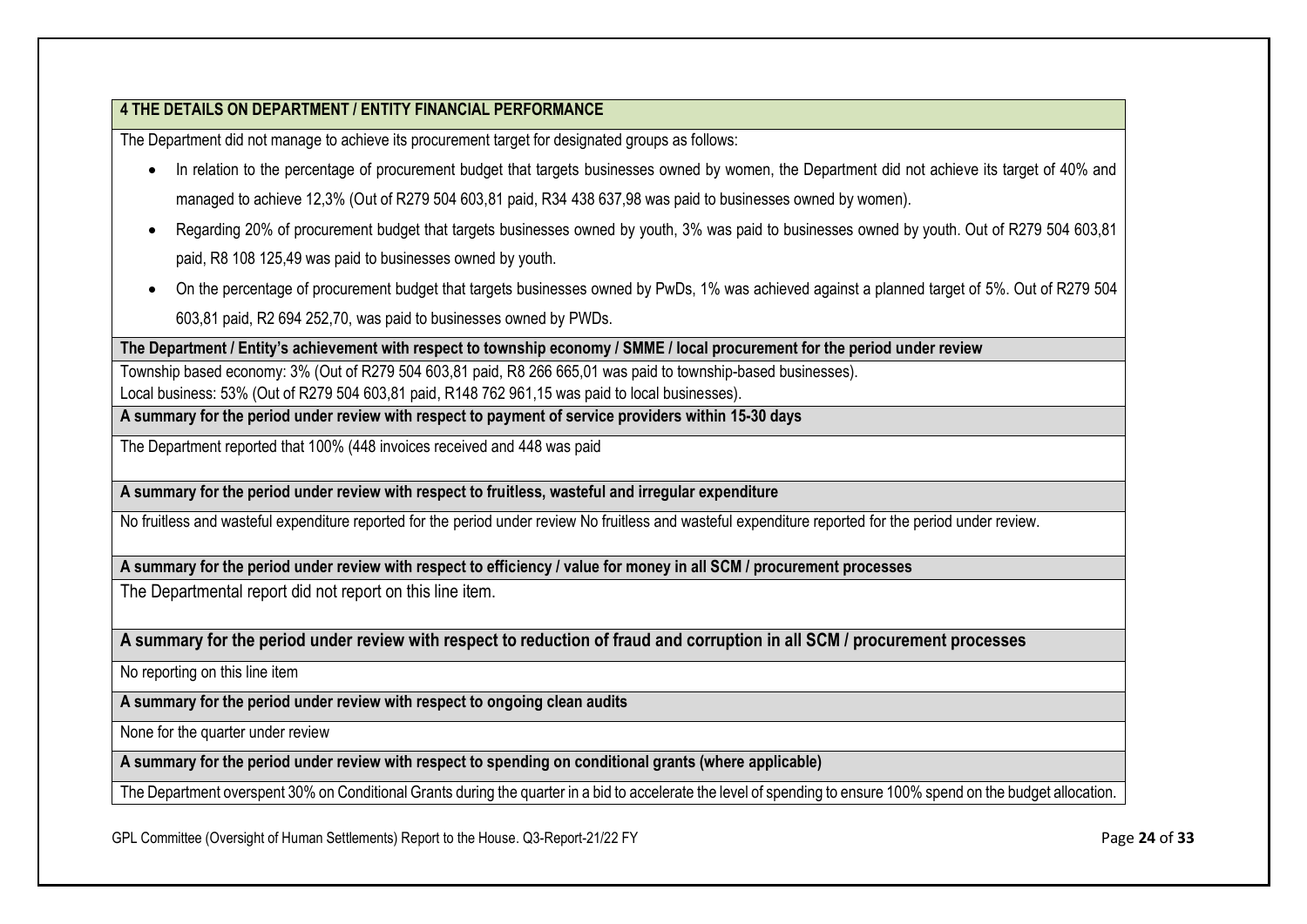## **4 THE DETAILS ON DEPARTMENT / ENTITY FINANCIAL PERFORMANCE**

**Program / Sub Programme level financial performance**

Programme 1: Quarter Expenditure – 65%

Programme 2: Quarter Expenditure – 51%

Programme 3: Quarter Expenditure – 57%

<span id="page-24-0"></span>Programme 4: Quarter Expenditure – 42%

| 5 <sub>1</sub><br><b>OVERSIGHT ON DEPARTMENT / ENTITY RESOLUTIONS AND PETITIONS MANAGEMENT</b>                                                                   |                                                                         |  |  |  |  |
|------------------------------------------------------------------------------------------------------------------------------------------------------------------|-------------------------------------------------------------------------|--|--|--|--|
| 5.1 THE DETAILS ON DEPARTMENT / ENTITY RESOLUTIONS MANAGEMENT                                                                                                    |                                                                         |  |  |  |  |
| How many Responses / Actions to Resolutions were due by the Department /<br>With respect to any and all Resolutions that were due in the Quarter under           |                                                                         |  |  |  |  |
| <b>Entity during the Quarter under review</b>                                                                                                                    | review, how many Resolutions have been successfully responded to by the |  |  |  |  |
| Department / Entity                                                                                                                                              |                                                                         |  |  |  |  |
| None                                                                                                                                                             | None.                                                                   |  |  |  |  |
| What is the Committees perception of the Quality and Timeliness of Department / Entity responses to Committee Resolutions                                        |                                                                         |  |  |  |  |
| The Department was requested to respond to Committee Resolutions on the 22/02/2022 and Proceedings Units will write a letter to the department                   |                                                                         |  |  |  |  |
| With respect to the Resolutions / Action due during the Quarter under review but still overdue, what reasons have been provided by the Department / Entity [with |                                                                         |  |  |  |  |
| mitigating measures to submission]                                                                                                                               |                                                                         |  |  |  |  |
| No resolutions received during the quarter under review                                                                                                          |                                                                         |  |  |  |  |

## **5.2 THE DETAILS ON DEPARTMENT / ENTITY PETITIONS MANAGEMENT**

GPL Committee (Oversight of Human Settlements) Report to the House. Q3-Report-21/22 FY Page 25 of 33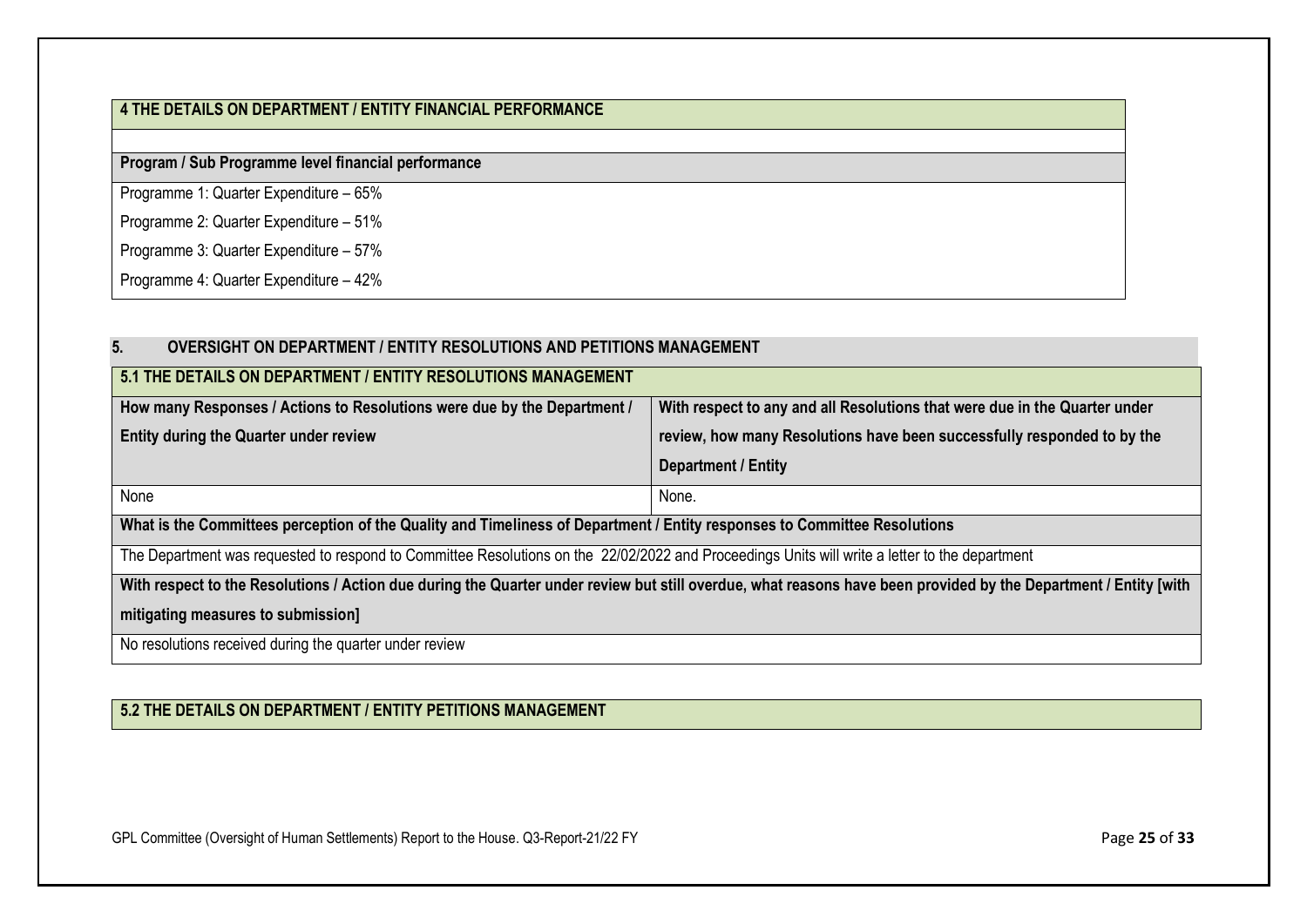| How many Responses / Actions to Petitions due by the Department / Entity                                                                                        | With respect to any and all Petitions that were due in the Quarter under review, |  |  |
|-----------------------------------------------------------------------------------------------------------------------------------------------------------------|----------------------------------------------------------------------------------|--|--|
| how many Petitions have been successfully responded to by the Department /<br>during the Quarter under review                                                   |                                                                                  |  |  |
|                                                                                                                                                                 | <b>Entity</b>                                                                    |  |  |
| A total of 21 petitions received from GPL                                                                                                                       | 13 were responded to.                                                            |  |  |
| What is the Committees perception of the Quality and Timeliness of Department / Entity responses to referred Petitions                                          |                                                                                  |  |  |
| The Portfolio committee invited the department to present on all Petitions                                                                                      |                                                                                  |  |  |
| With respect to the Petitions / Action due during the Quarter under review but not yet responded to by the Department / Entity, what reasons have been provided |                                                                                  |  |  |
| by the Department / Entity [with mitigating measures to submission]                                                                                             |                                                                                  |  |  |
| 8 petitions responses due to GPL during this Quarter. Petitions referred to the responsible manager                                                             |                                                                                  |  |  |

#### <span id="page-25-0"></span>**6. OVERSIGHT ON DEPARTMENT / ENTITY PUBLIC ENGAGEMENT**

## **6. THE DETAILS ON DEPARTMENT / ENTITY PUBLIC ENGAGEMENTS**

**The steps / measures the Department / Entity has taken to meaningfully involve the public / stakeholders in the course of its work / service delivery, during the** 

**period under review**

The Department did not report on anything on this line item.

**Summary of Public Education programmes of the Department / Entity during the period under review**

The Department did not report on this item.

**Feedback sessions conducted by the Department / Entity during the period under review**

No feedback sessions conducted.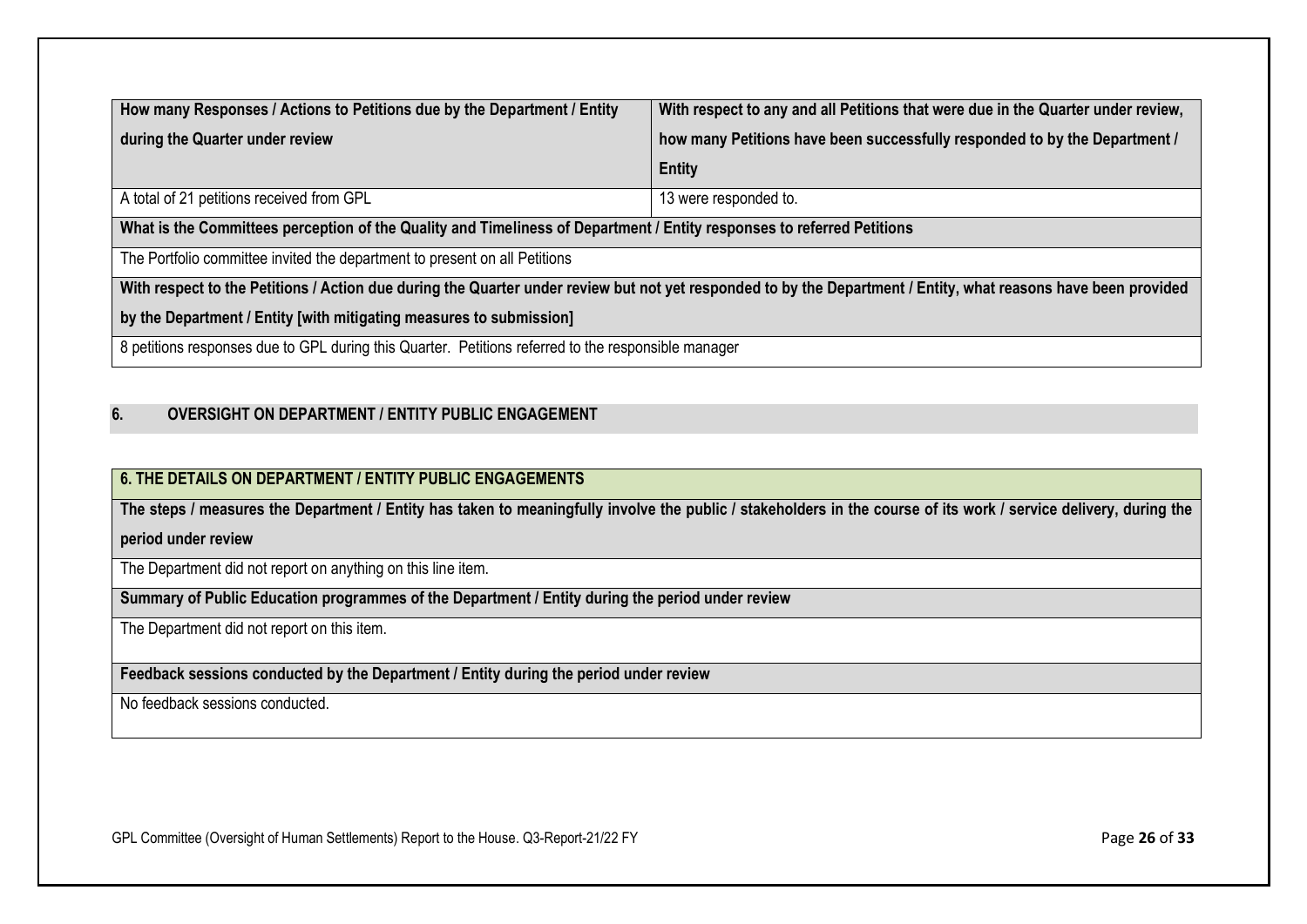## <span id="page-26-0"></span>**7. OVERSIGHT ON INTERNATIONAL TREATISE / AGREEMENTS**

## **7. DETAILS ON IMPLEMENTATION OF INTERNATIONAL AGREEMENTS / TREATIES**

<span id="page-26-1"></span>[Not applicable.]

## **8. OVERSIGHT ON DEPARTMENT / ENTITY GEYODI EMPOWERMENT**

## **8. DETAILS ON DEPARTMENT / ENTITY GEYODI EMPOWERMENT**

**Preferential Procurement:** 

12 (twelve) women companies awarded work in Q3.

Women: 12,56 % Amount paid to women contractors: R34 438 637,98

29 Women owned SMME trained

Allocation of houses for Q4: 1434 houses were allocated to women

As at end of December 2021, the department had a total of 49 Senior Managers. - 24 Females ( 48,98 %) - 25 Males ( 51,02 %)

**Youth:**

Preferential Procurement: 2,03% Names of Youth companies received work in Q4:

- e-Square Engineering
- Nzimase Group

GPL Committee (Oversight of Human Settlements) Report to the House. Q3-Report-21/22 FY **Page 27** of **33** Page 27 of **33**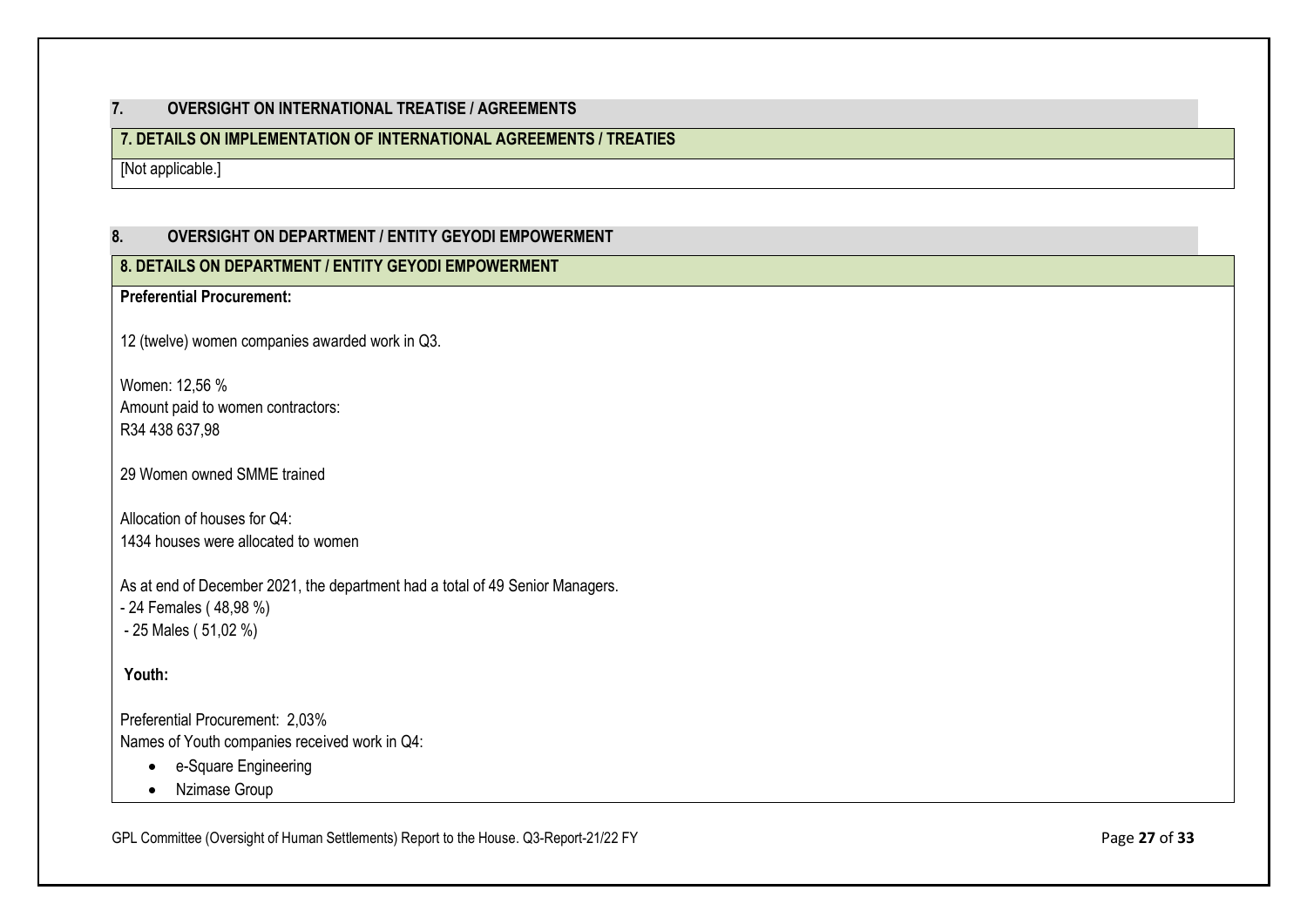## **8. DETAILS ON DEPARTMENT / ENTITY GEYODI EMPOWERMENT**

• Primecode

Amount paid to Youth companies in Q4: R8 108 125,49

Bursaries: 07 Youth received bursary from the department (04 Female & 03 Male) Internships:

16 Interns (10 female & 06 Male) SMME Trained: 13 Youth SMMEs trained

## **PWD's** Preferential Procurement: 1,24%

Amount paid to PWDs companies: R 2 694 252,70

Housing allocations for Q3: 06 houses were allocated

**Senior Citizens:**

Allocation of houses for Q3:

784 houses were allocated to elderly

GPL Committee (Oversight of Human Settlements) Report to the House. Q3-Report-21/22 FY Page 28 of **33**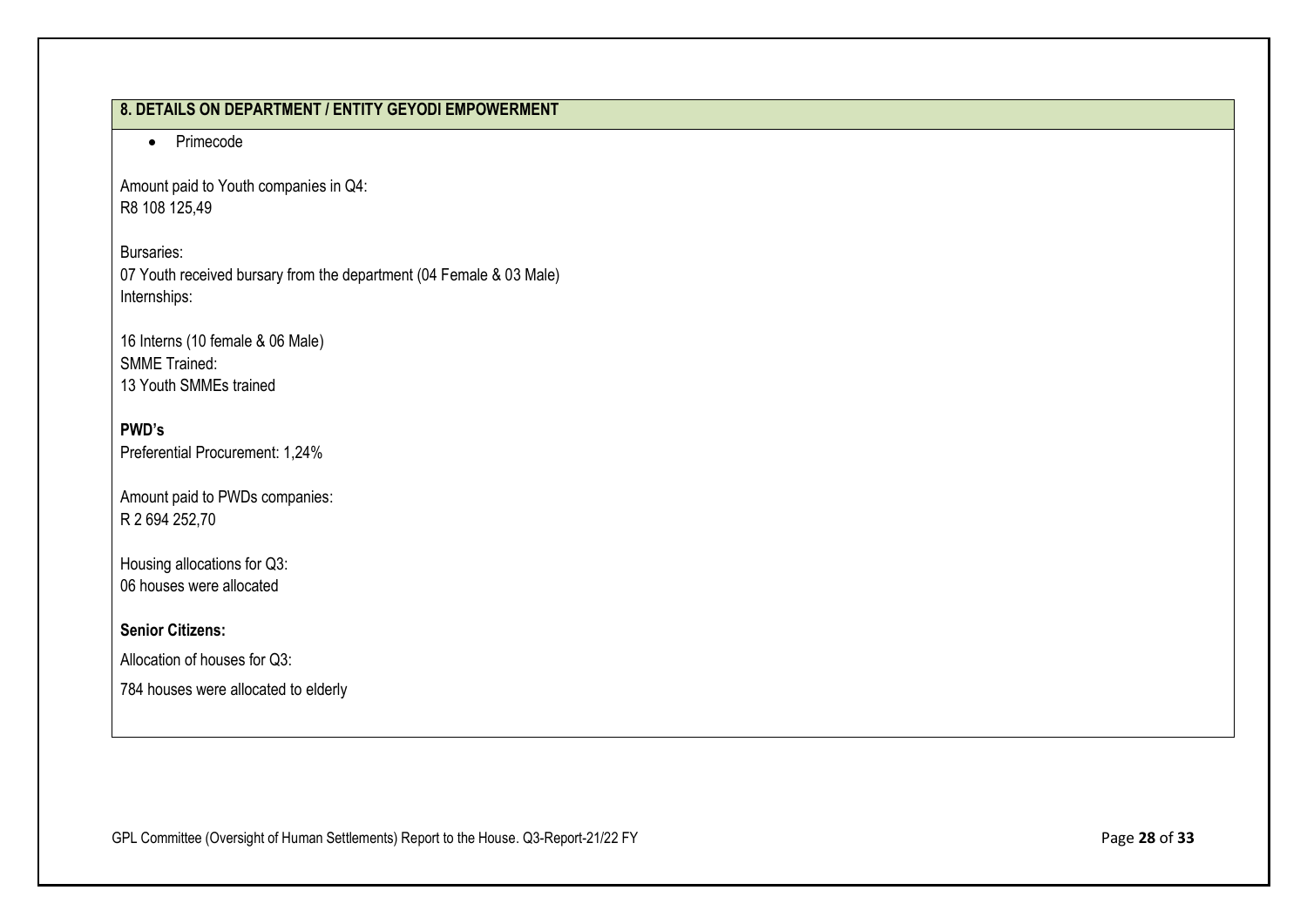## <span id="page-28-0"></span>**9. OVERSIGHT ON DEPARTMENT / ENTITY COMPLIANCE WITH FIDUCIARY REQUIREMENTS**

| 9. [DETAILS ON DEPARTMENT / ENTITY COMPLIANCE WITH FIDUCIARY REQUIREMENTS] |                                                                                                                             |  |  |  |
|----------------------------------------------------------------------------|-----------------------------------------------------------------------------------------------------------------------------|--|--|--|
| <b>GPL</b>                                                                 | The Department submitted the $3rd$ quarterly report to the legislature within the stipulated timeframes as per regulations. |  |  |  |
| <b>Auditor General (AGSA)</b>                                              | Total number of AGSA Requests for Information received from AGSA during this Quarter: None                                  |  |  |  |
|                                                                            | Total number of AGSA Requests for Information due during this Quarter:<br>None                                              |  |  |  |
|                                                                            | Total number of AGSA Requests for Information responded to and submitted back to AGSA during this Quarter:<br>None          |  |  |  |
| <b>Public Service Commission (PSC)</b>                                     | Total number of PSC Requests for Information received from the PSC during this Quarter is 1(one)                            |  |  |  |
|                                                                            | Total number of PSC Requests for Information due during this Quarter is 1(one)                                              |  |  |  |
|                                                                            | Total number of PSC Requests for Information responded to and submitted back to the PSC during this Quarter due end of the  |  |  |  |
| quarter is 1(one)                                                          |                                                                                                                             |  |  |  |
| Compliance<br>fiduciary<br>with<br>relevant                                | Compliant                                                                                                                   |  |  |  |
| Legislation [e.g., PFMA]                                                   |                                                                                                                             |  |  |  |

## <span id="page-28-1"></span>**10. OVERSIGHT ON A CAPACITATED PUBLIC SERVICE**

| 10. THE DETAILS ON A CAPACITATED DEPARTMENT / ENTITY                             |
|----------------------------------------------------------------------------------|
| Detailed information on the current vacancies (at all staff levels)              |
| 880                                                                              |
| <b>Current vacancy rate</b>                                                      |
| 708                                                                              |
| <b>Current acting positions (at all Staff levels)</b>                            |
| 9                                                                                |
| Terminations during the period under review                                      |
| 10                                                                               |
| New appointments during the period under review                                  |
| 10                                                                               |
|                                                                                  |
| Detailed information on the GEYODI / HDI empowerment for the period under review |

GPL Committee (Oversight of Human Settlements) Report to the House. Q3-Report-21/22 FY Page 29 of 33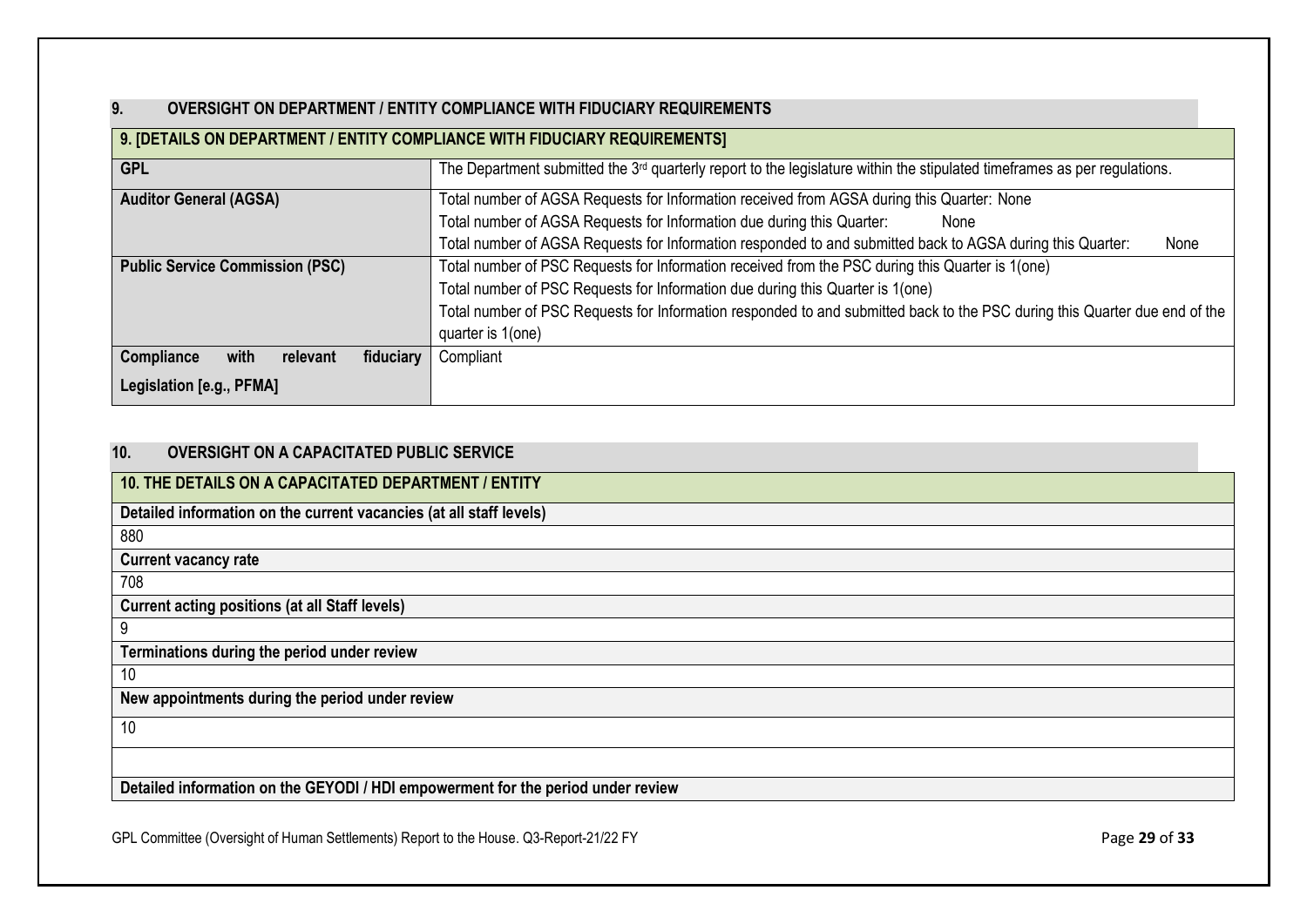| 10. THE DETAILS ON A CAPACITATED DEPARTMENT / ENTITY                                        |  |
|---------------------------------------------------------------------------------------------|--|
| <b>Total of 49 Senior Managers</b>                                                          |  |
| - 24 Females (48,98 %)                                                                      |  |
| $-25$ Males (51,02 %)                                                                       |  |
| Youth:                                                                                      |  |
| Bursaries:                                                                                  |  |
| 07 Youth received bursary from the department (04 Female & 03 Male)                         |  |
| Internships:                                                                                |  |
| 16 Interns (10 female & 06 Male)                                                            |  |
| <b>SMME Trained:</b>                                                                        |  |
| 13 Youth SMMEs trained                                                                      |  |
| PWDs: None                                                                                  |  |
| Detailed information on any suspensions for the period under review                         |  |
| The Portfolio Committee noted that no suspensions occurred during the quarter under review. |  |

#### <span id="page-29-0"></span>**11. OVERSIGHT ON ANY OTHER COMMITTEE FOCUS AREA**

#### **11. THE DETAILS ON ANY OTHER COMMITTEE FOCUS AREA [Only if relevant and applicable]**

*Any other area of Department / Entity performance with respect to its Quarter Report that the Committee wishes to report on, which is not already included in any of the above Focus Areas.*

<span id="page-29-1"></span>None.

#### **12. COMMITTEE FINDINGS / CONCERNS**

## **12. DETAILED COMMITTEE FINDINGS / CONCERNS (on each specific Focus Area analysed above)**

- 1. Failure to achieve a planned target on procurement budget that targets township-based businesses, out of R279 504 603,81 only R8 266 665,01 was spent.
- 2. Lack of clear plan in dealing with the appointment of contractors due to finalization of procurement processes.
- 3. Lack of reporting on how land parcels were protected from invasions and how much was transferred on the deed of sale for Allandale and Chris Hani.

GPL Committee (Oversight of Human Settlements) Report to the House. Q3-Report-21/22 FY Page 30 of 33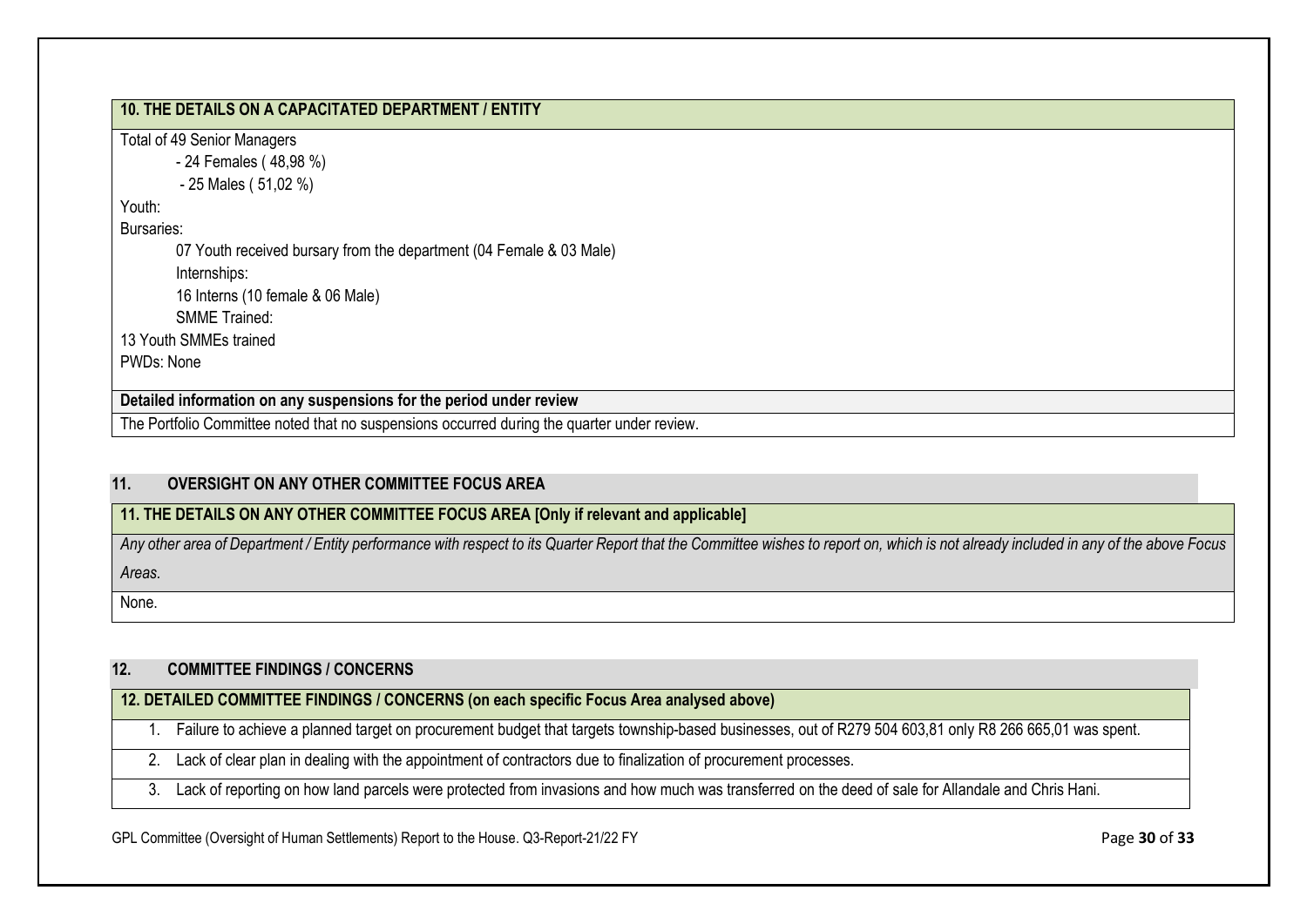|    | 12. DETAILED COMMITTEE FINDINGS / CONCERNS (on each specific Focus Area analysed above)                                                                                                               |
|----|-------------------------------------------------------------------------------------------------------------------------------------------------------------------------------------------------------|
| 4. | Lack of reporting regarding land parcel provided in Reiger Park and Palm Ridge                                                                                                                        |
| 5. | There is no clear indication on how many out of the 1676 houses were allocated to women, people with disabilities, child headed households, 1996 list as well as<br>military veterans.                |
| 6. | The Portfolio Committee noted with concern the adjustment budget of R73 994 000.00 received by the department yet there is no indication how the budget will be<br>utilized and for which programmes. |
|    | The Portfolio Committee noted that 172 posts are still vacant while 10 posts were terminated.                                                                                                         |
| 8. | No report indicating the allocation of Conditional Grants to Municipalities and expenditure incurred                                                                                                  |

## <span id="page-30-0"></span>**13. PROPOSED COMMITTEE RECOMMENDATIONS**

## **13 [DETAILED COMMITTEE RECOMMENDATIONS]**

| Based on the information set out herein-above as well as the Committee Concerns, the Committee therefore recommends as follows: |                                                                                       |                                        |                                        |        |                 |            |
|---------------------------------------------------------------------------------------------------------------------------------|---------------------------------------------------------------------------------------|----------------------------------------|----------------------------------------|--------|-----------------|------------|
| <b>Ref Number</b>                                                                                                               | <b>Recommendation</b>                                                                 | <b>Type of response expected</b>       |                                        |        | <b>Due Date</b> |            |
| HS/Q3PR/001                                                                                                                     | Provide the committee with reasons that led to the drop in achieving on the township- | Written                                | Response                               | should | be              | 31/05/2022 |
|                                                                                                                                 | based businesses as planned.                                                          | forwarded to the GPL on the resolution |                                        |        |                 |            |
|                                                                                                                                 |                                                                                       |                                        | as adopted by the House                |        |                 |            |
| HS/Q3PR/002                                                                                                                     | The Department should indicate how long will it take to finalize the procurement      | Written                                | Response                               | should | be              | 31/05/2022 |
|                                                                                                                                 | process and Fasttrack the appointment of contractors.                                 | forwarded to the GPL on the resolution |                                        |        |                 |            |
|                                                                                                                                 |                                                                                       |                                        | as adopted by the House                |        |                 |            |
| HS/Q3PR/003                                                                                                                     | Provide a report on how land parcels are protected against invasions and how much     | Written                                | Response                               | should | be              | 31/05/2022 |
|                                                                                                                                 | was transferred for Allandale and Chris Hani land parcels.                            | forwarded to the GPL on the resolution |                                        |        |                 |            |
|                                                                                                                                 |                                                                                       |                                        | as adopted by the House                |        |                 |            |
| HS/Q3PR/004                                                                                                                     | Provide a detailed report on land parcels provided in Reiger Park and Palm Ridge      | Written                                | Response                               | should | be              | 31/05/2022 |
|                                                                                                                                 |                                                                                       |                                        | forwarded to the GPL on the resolution |        |                 |            |
|                                                                                                                                 |                                                                                       |                                        | as adopted by the House                |        |                 |            |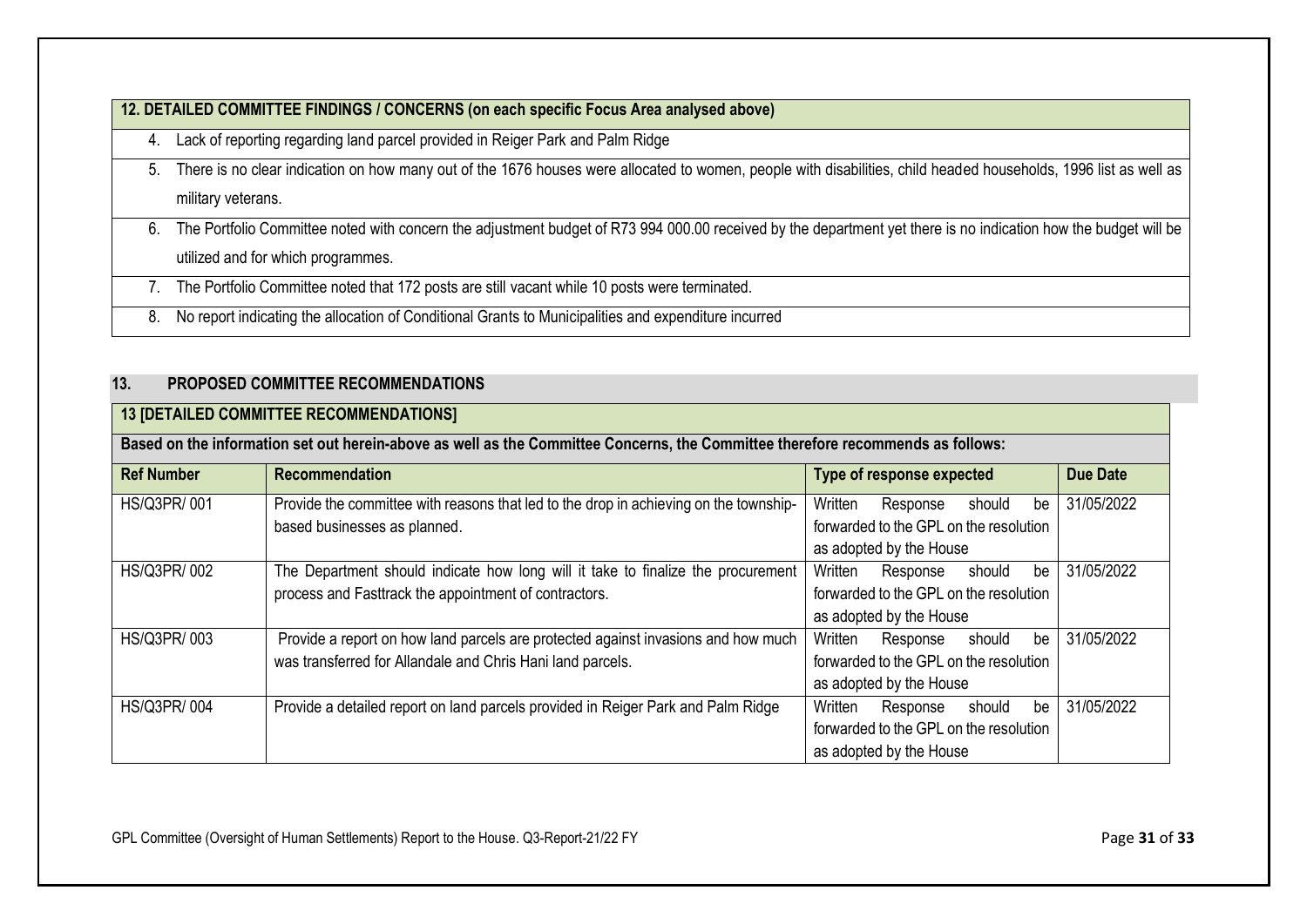| <b>13 [DETAILED COMMITTEE RECOMMENDATIONS]</b> |                                                                                                                                                                                                                                                                                                                    |                                                                                                          |            |
|------------------------------------------------|--------------------------------------------------------------------------------------------------------------------------------------------------------------------------------------------------------------------------------------------------------------------------------------------------------------------|----------------------------------------------------------------------------------------------------------|------------|
| HS/Q3PR/005                                    | The Department should provide the Committee with a breakdown on how many<br>houses out of 1676 were allocated to women, people with disabilities, child headed<br>households, 1996 list as well as military veterans. They should also provide names of<br>the projects where beneficiaries were allocated houses. | Written<br>Response<br>should<br>be<br>forwarded to the GPL on the resolution<br>as adopted by the House | 31/05/2022 |
| HS/Q3PR/006                                    | The Department should indicate how they are planning to spend this fund and specify<br>which programmes required this amount of money.                                                                                                                                                                             | Written<br>Response<br>should<br>be<br>forwarded to the GPL on the resolution<br>as adopted by the House | 31/05/2022 |
| HS/Q3PR/007                                    | The Department should provide a detailed report on how many vacant posts are<br>critical and provide reasons for termination of the 10 posts. Furthermore, provide<br>timeframes on when critical posts are going to be filled.                                                                                    | Written<br>be<br>Response<br>should<br>forwarded to the GPL on the resolution<br>as adopted by the House | 31/05/2022 |
| <b>HS/Q3PR/008</b>                             | Provide a detailed report of the allocated Conditional Grants to Municipalities and<br>expenditure thereof.                                                                                                                                                                                                        | Written<br>should<br>Response<br>be<br>forwarded to the GPL on the resolution<br>as adopted by the House | 31/05/2022 |
|                                                |                                                                                                                                                                                                                                                                                                                    |                                                                                                          |            |

#### <span id="page-31-1"></span><span id="page-31-0"></span>**14. ACKNOWLEDGEMENTS**

The Chairperson CoGTA and Human Settlements Portfolio Committee wishes to thank the MEC for CoGTA and Human Settlements, MEC. L Maile, the Head of Department, Ms. P Mbanjwa and her team.

The Chairperson further wishes to acknowledge and express her gratitude to the Honourable Members of the Portfolio Committee on CoGTA and Human Settlements Ms B Mncube; Mr G Schneemann; Mr P Malema; Mr M Cirota; Mr S Msimanga; Mr B. Dhlamini; Ms K Tong; Mr M Ledwaba; Mr D Adams; and Ms A De Lange. Furthermore, the Portfolio Committee would like to express appreciation for the contribution of the following support staff members: Group Committee Coordinator Ms. Z Pantshwa-Mbalo; Senior Researcher Ms. S Nenweli, Committee Researcher Ms. A Gwebani, Senior Committee Coordinator Ms. J. Moteke; Committee Administrator, Ms N.